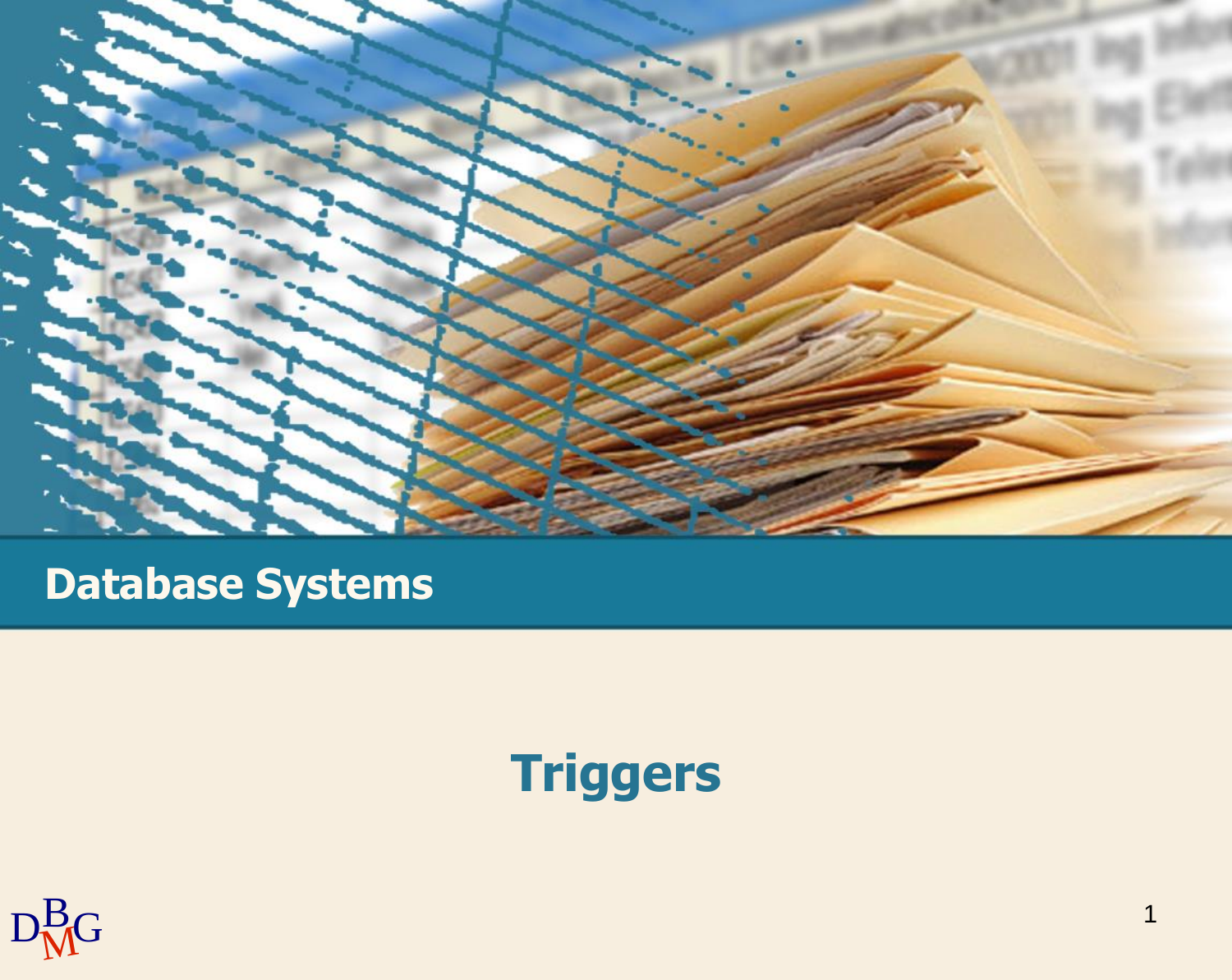## **Triggers**

- $\Sigma$  Active Database Systems
- $\Sigma$  Oracle Triggers

### $\Sigma$  Triggers for materialized view managament

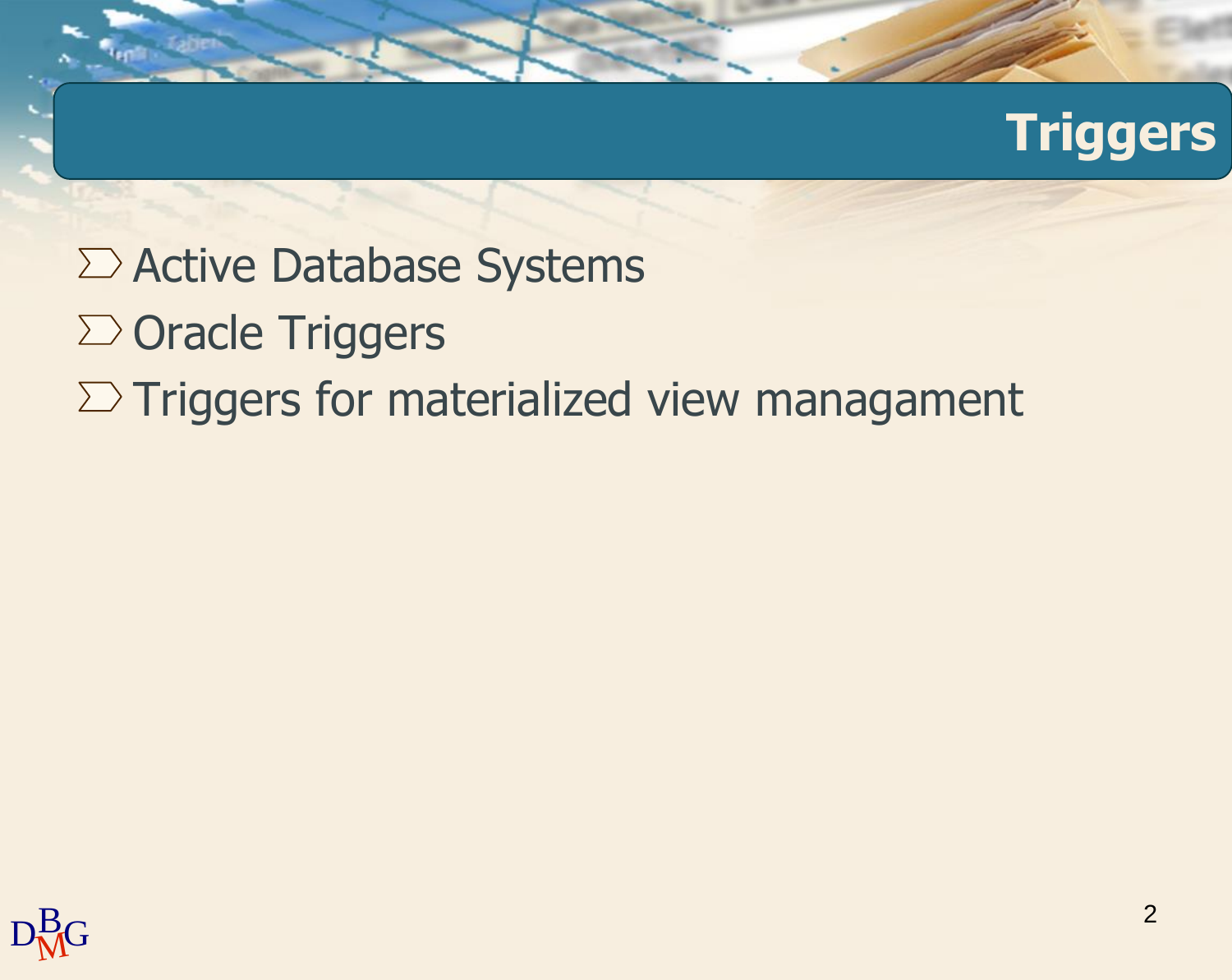

**Database Management Systems**

### **Active Database Systems**

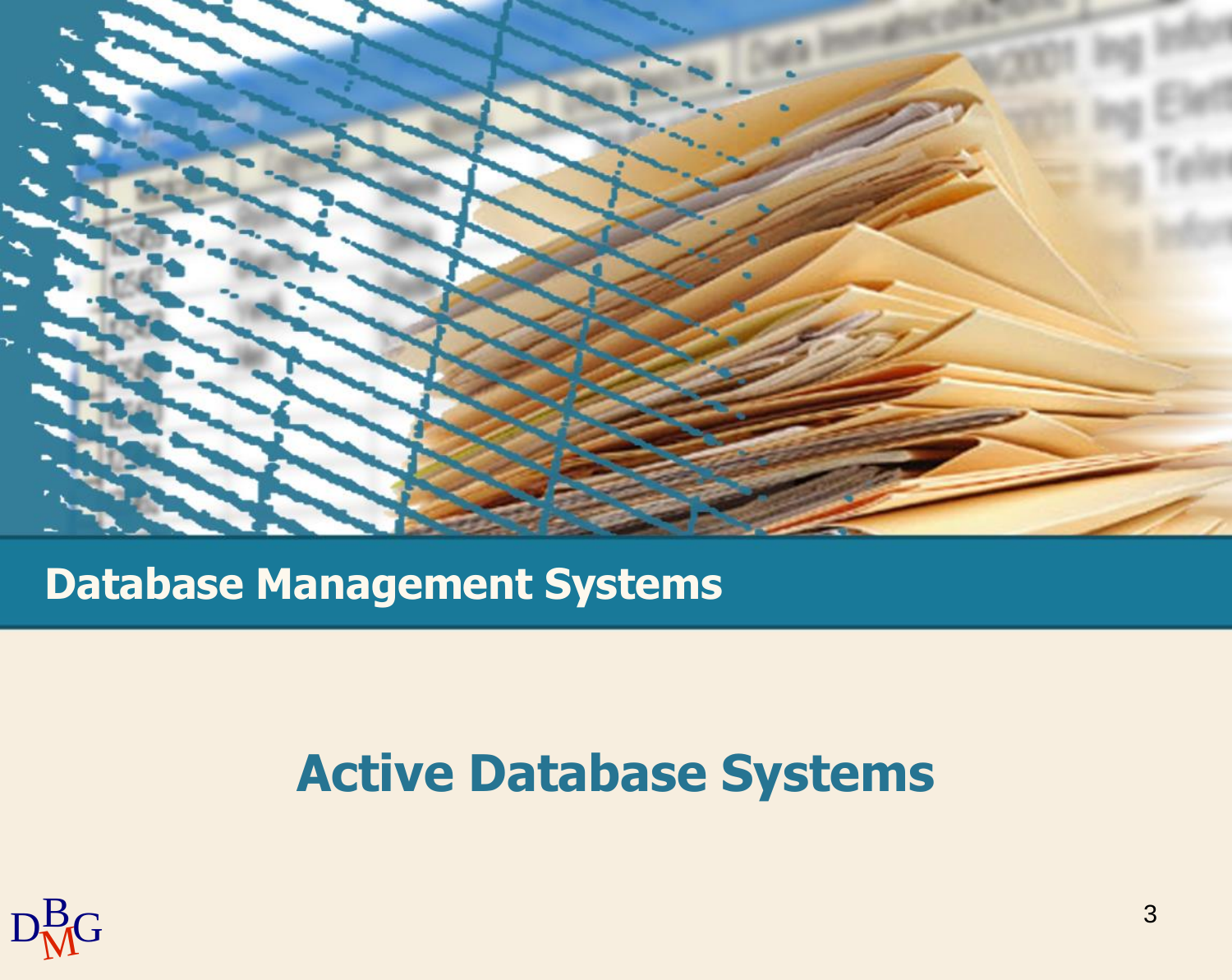### **Active database systems**

 $\Sigma$  Traditional DBMS operation is *passive* 

- Queries and updates are explicitly requested by users
- The knowledge of processes operating on data is typically embedded into applications
- $\sum$  *Active* database systems
	- Reactivity is a service provided by a normal DBMS
	- Reactivity *monitors* specific database events and triggers actions in response

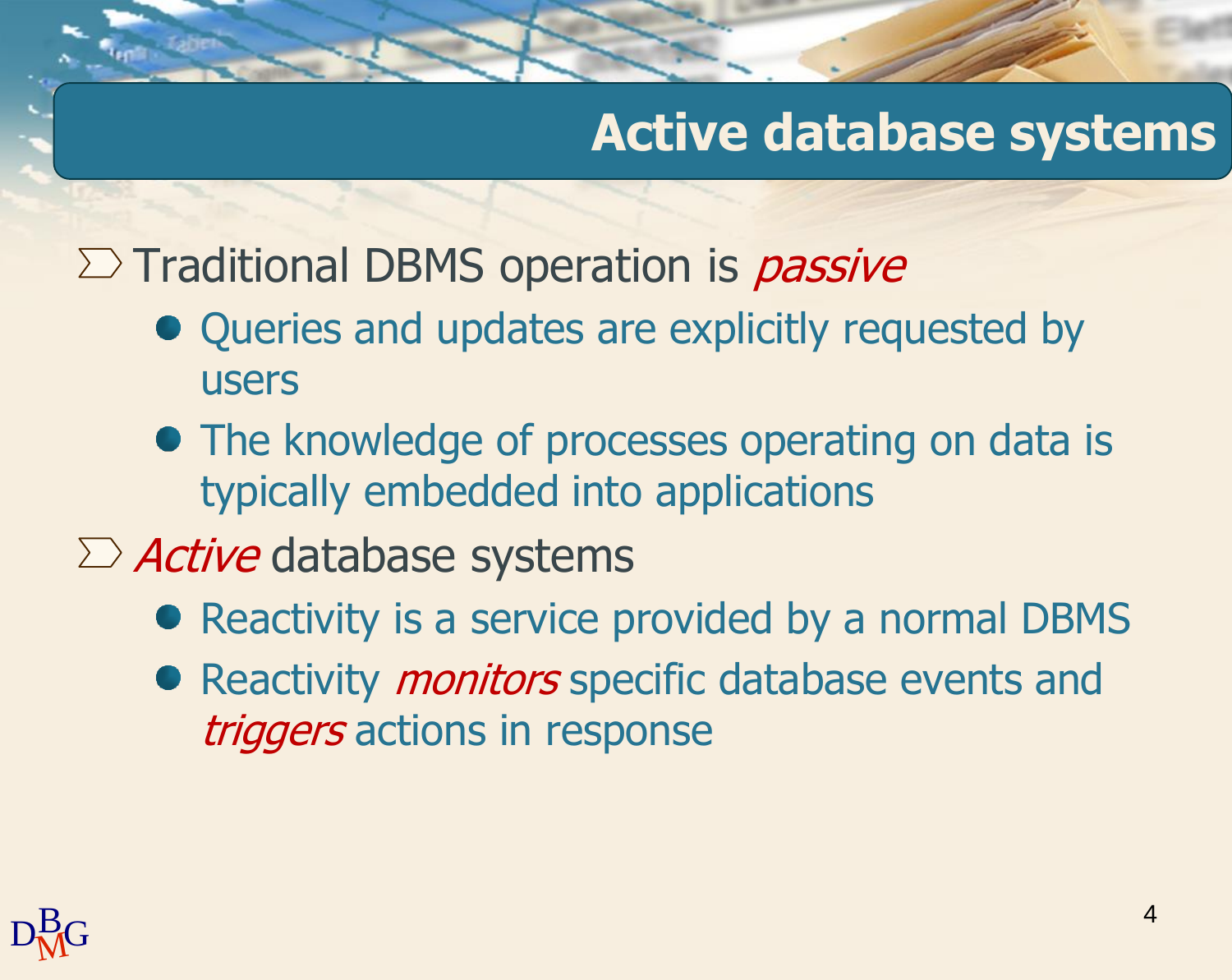### **Active database systems**

 $\Sigma$  Reactivity is provided by automatically executing rules

- $\Sigma$  Rules are in the form
	- **•** Event
	- Condition
	- Action
- $\Sigma$  Also called active or ECA rules

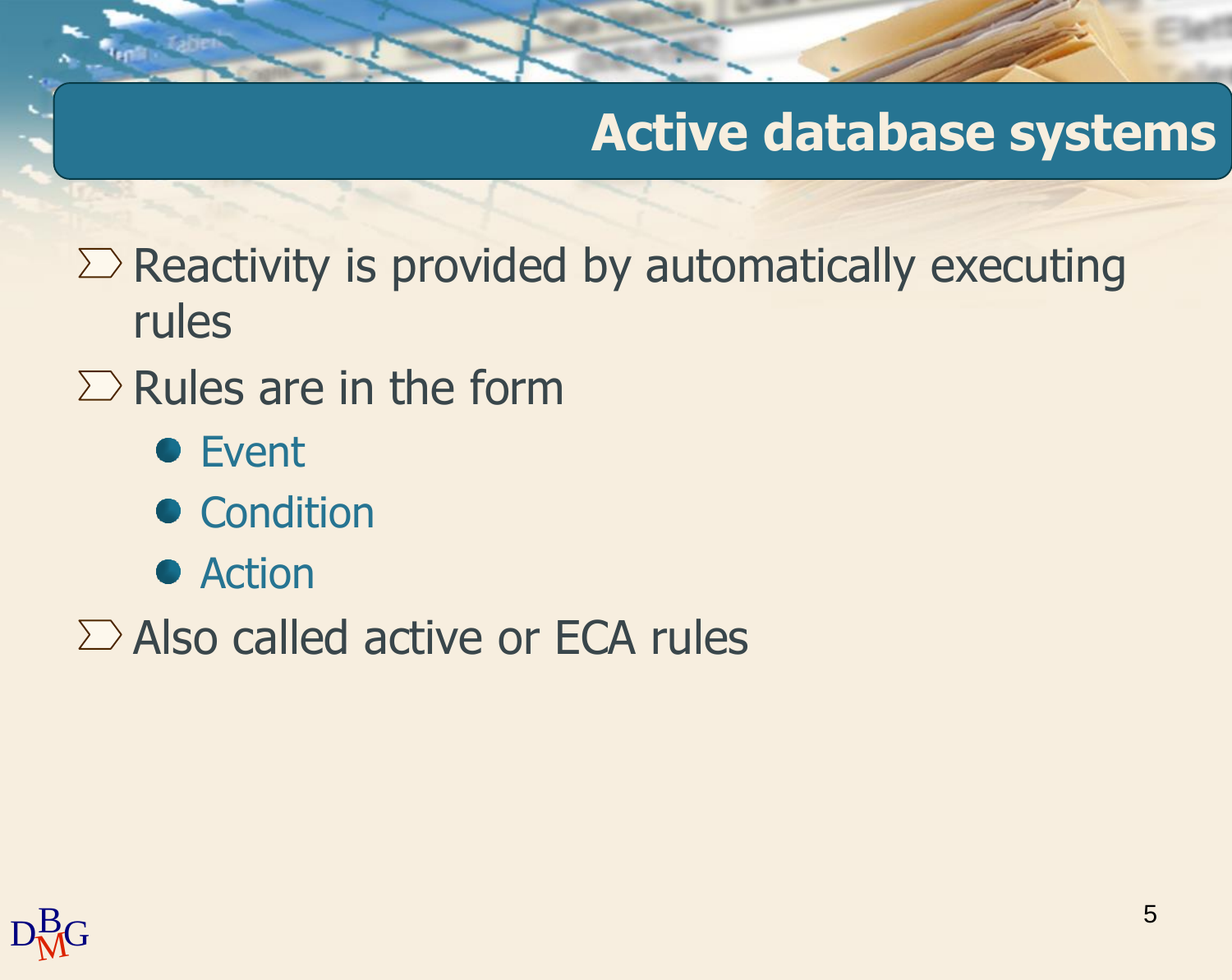#### **Active rules**

### $\Sigma$  Event

- Database modification operation
- $\sum$  Condition
	- Predicate on the database state
	- If the condition is true, the action is executed
- $\sum$  Action
	- Sequence of SQL instructions or application procedure

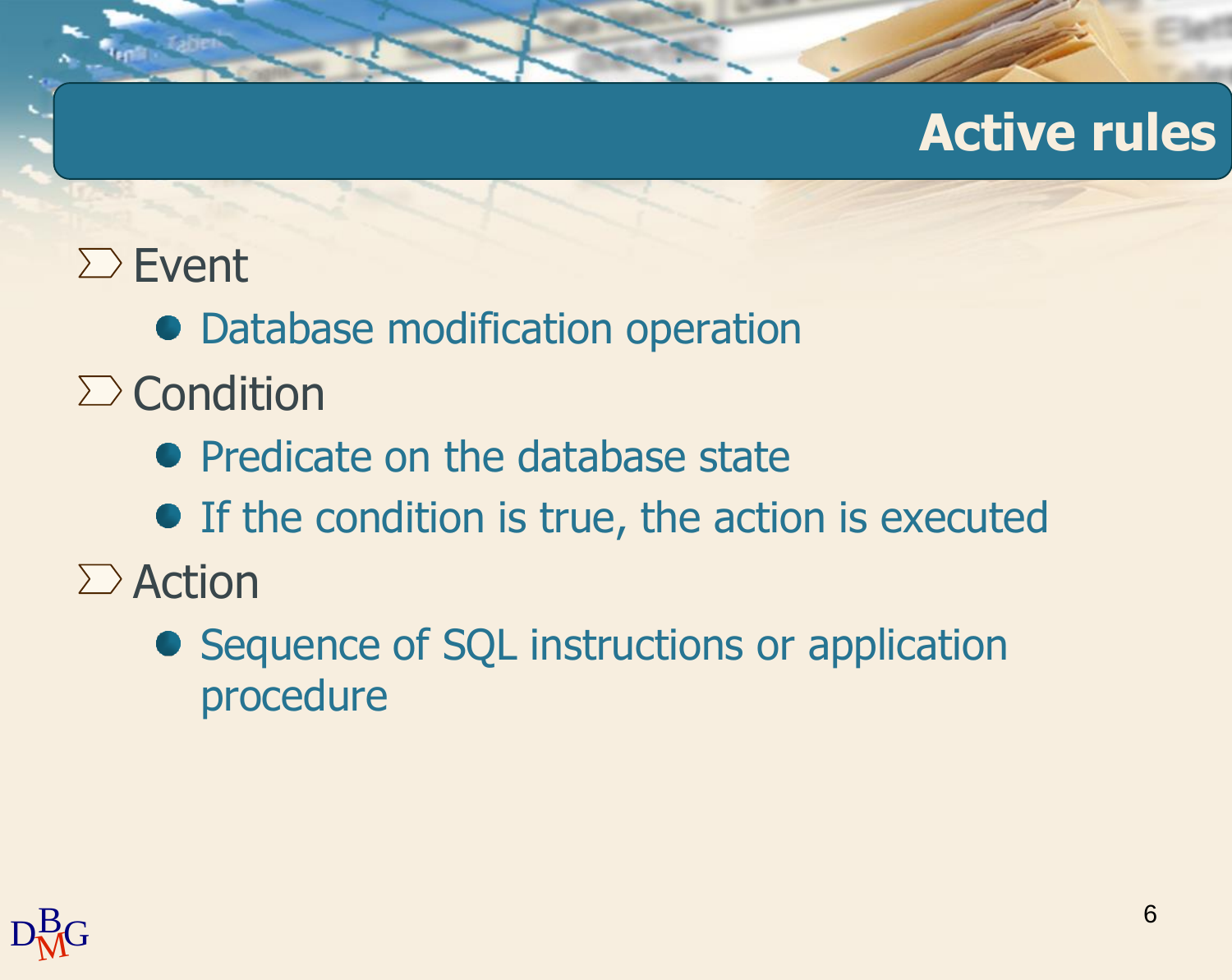### **Rule engine**

 $\Sigma$  Component of the DBMS, in charge of

- **Tracking events**
- Executing rules when appropriate
	- $\bullet$  based on the execution strategy of the DBMS
- $\Sigma$  Rule execution is interleaved with traditional transaction execution

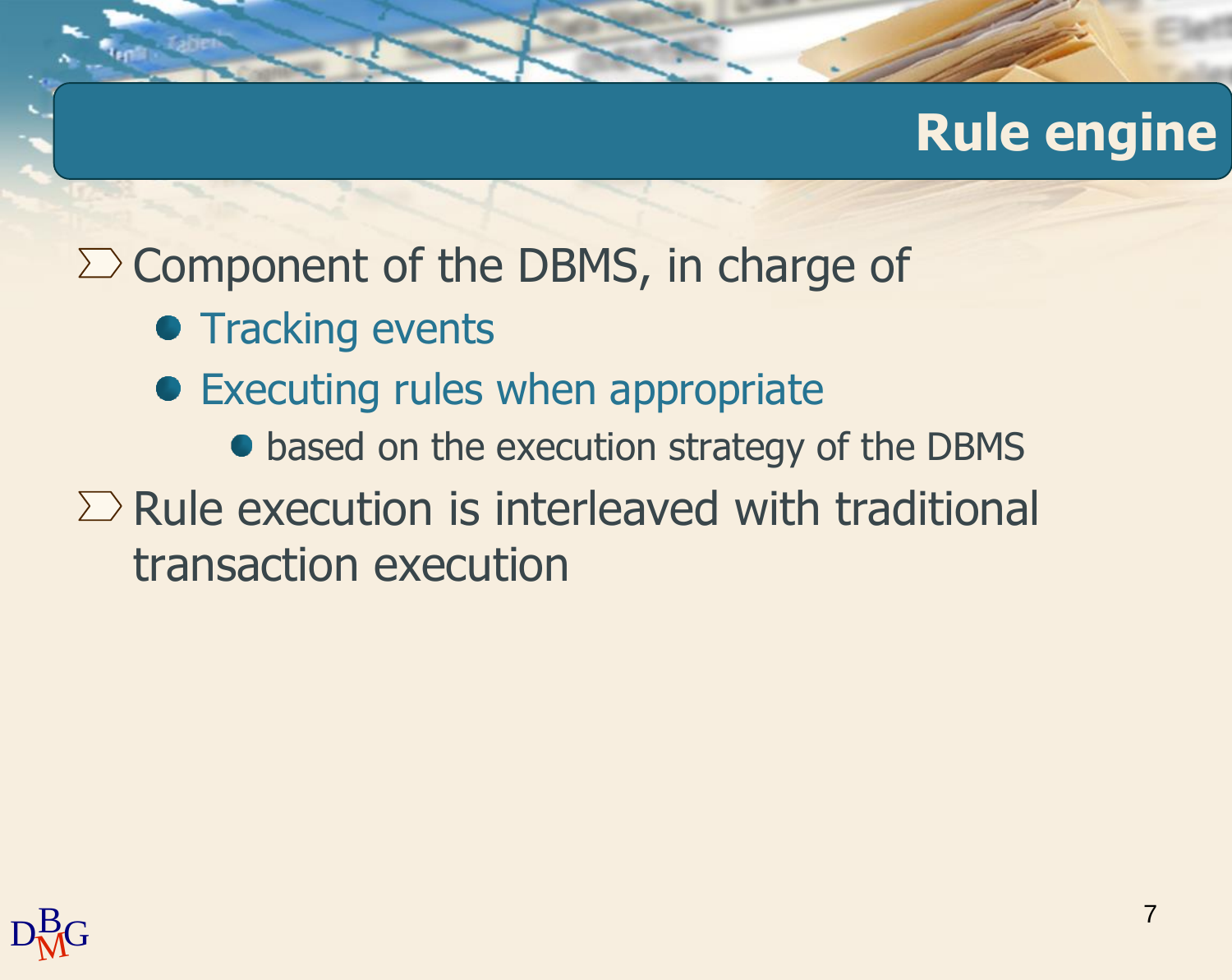#### **Example**

- $\Sigma$  The active rule manages reorder in an inventory stock
	- when the stocked quantity of a product goes below a given threshold
	- a new order for the product should be issued
- $\Sigma$  Event
	- Update of the quantity on hand for product x
	- Insert of a new product x

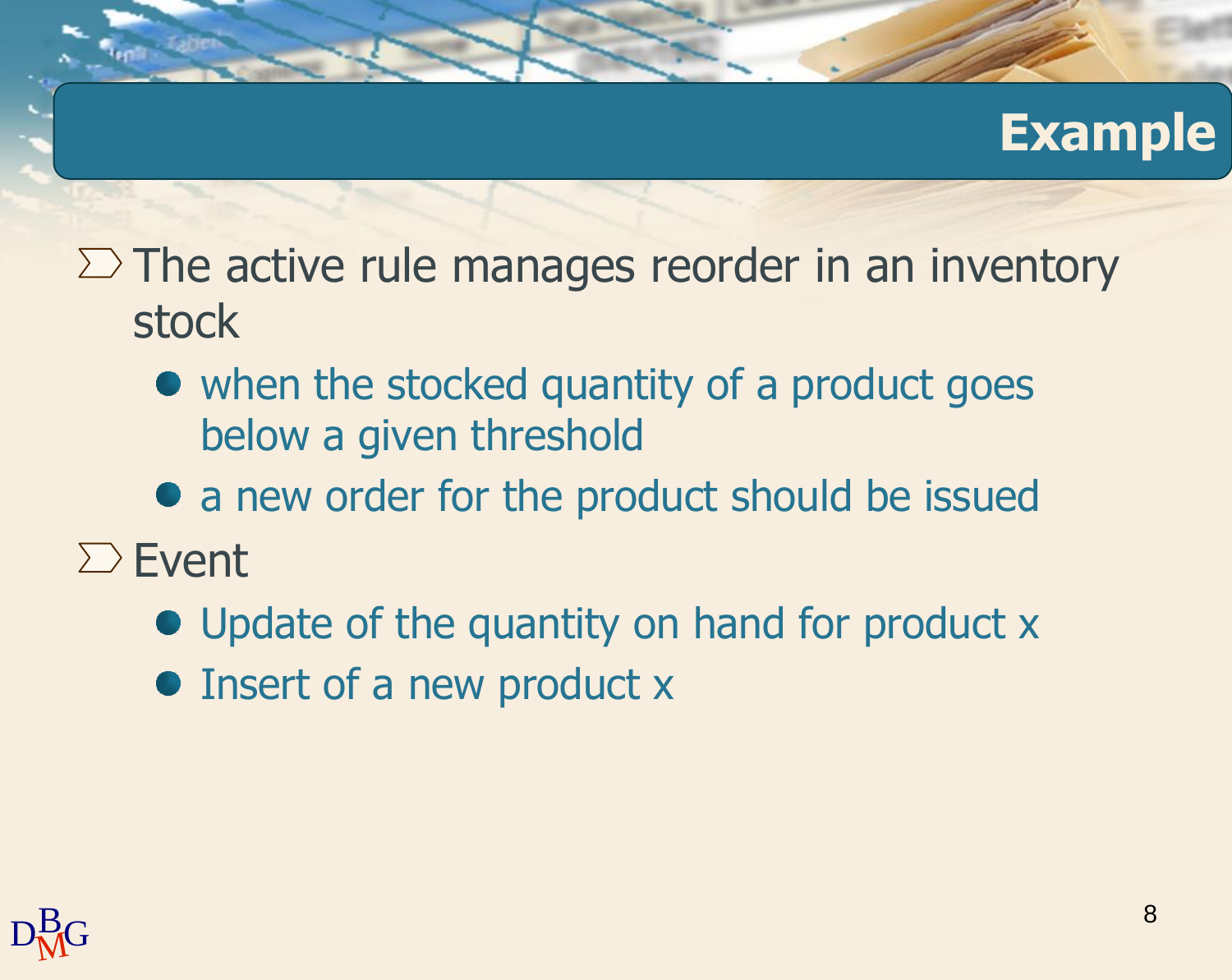#### **Example**

- $\Sigma$  The active rule manages reorder in an inventory stock
	- when the stocked quantity of a product goes below a given threshold
	- a new order for the product should be issued
- $\sum$  Condition
	- The quantity on hand is below a given threshold and there are no pending orders for product x
- $\sum$  Action
	- Issue an order with given reorder quantity for product x

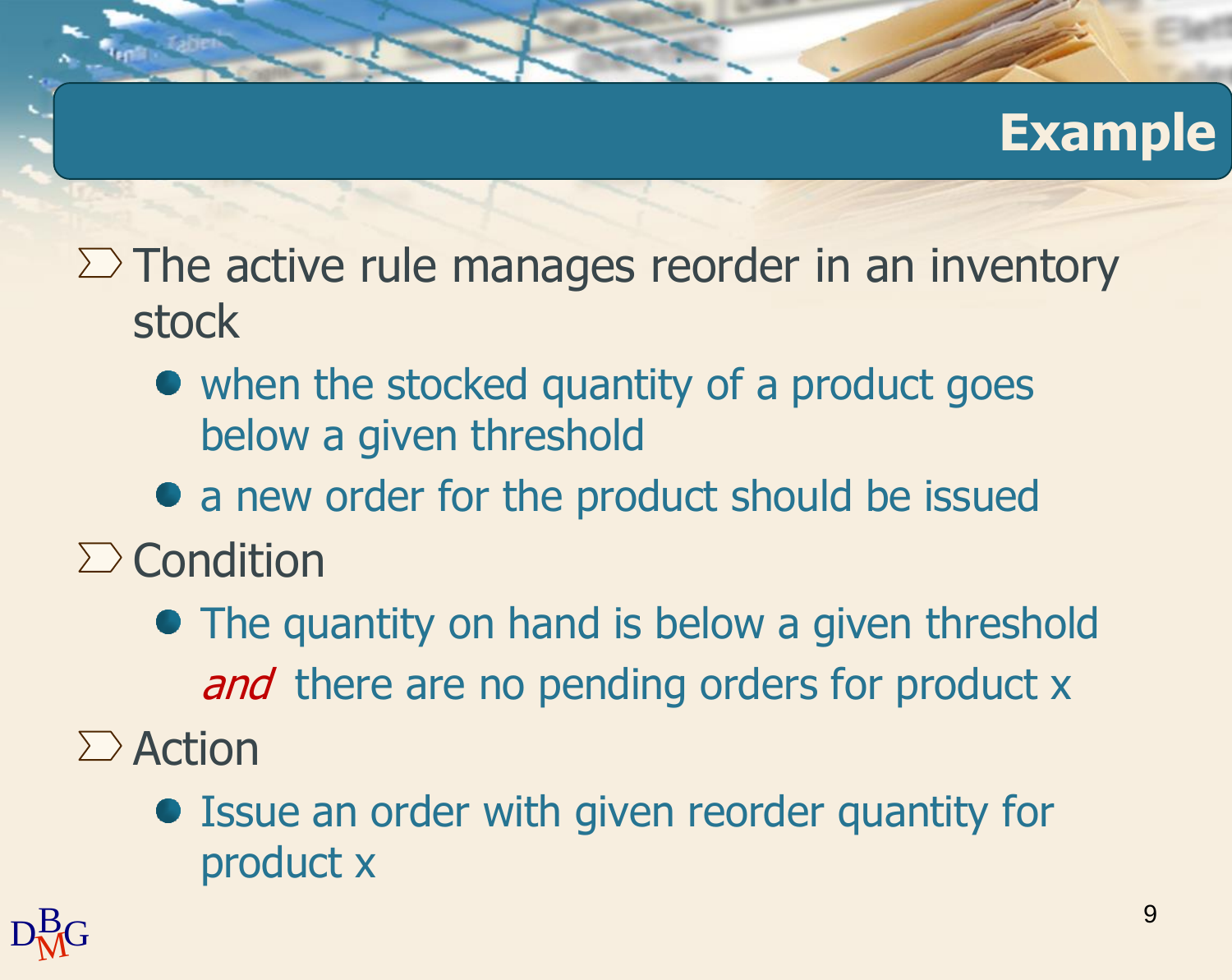### **Applications of active rules**

#### $\sum$  Internal applications

- maintenance of complex integrity constraints
- replication management
- **•** materialized view maintenance
- $\Sigma$  Business Rules
	- **Incorporate into the DBMS application knowledge** 
		- E.g., reorder rule

 $\sum$  Alerters

• widely used for notification

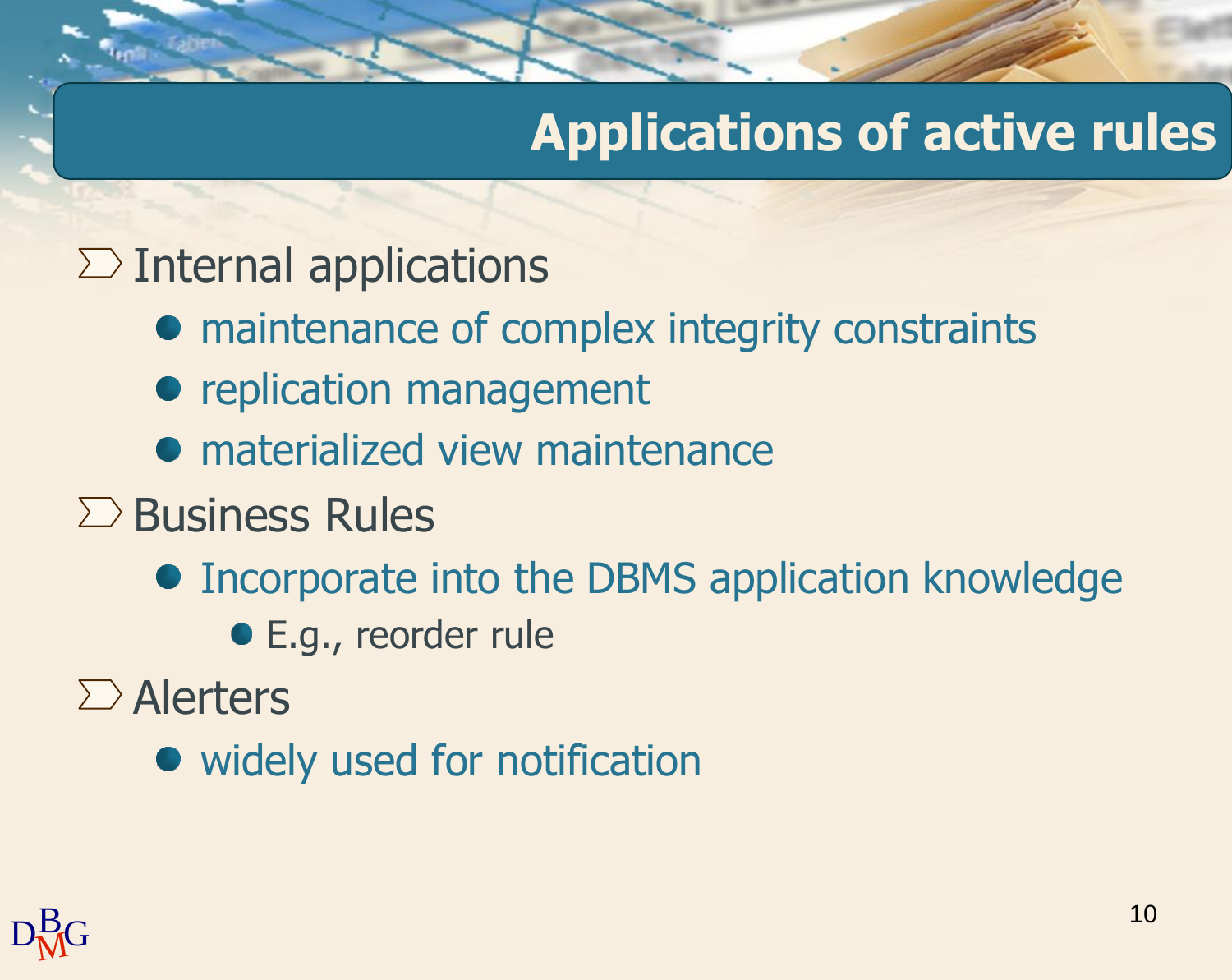## **Triggers**

- $\Sigma$  Commercial products implement active rules by means of *triggers*
- $\Sigma$  SQL provides instructions for defining triggers
	- **Triggers are defined by means of the DDL** instruction CREATE TRIGGER
- $\Sigma$  Trigger syntax and semantics are covered in the SQL3 standard
	- Some commercial products implement different features with respect to the standard

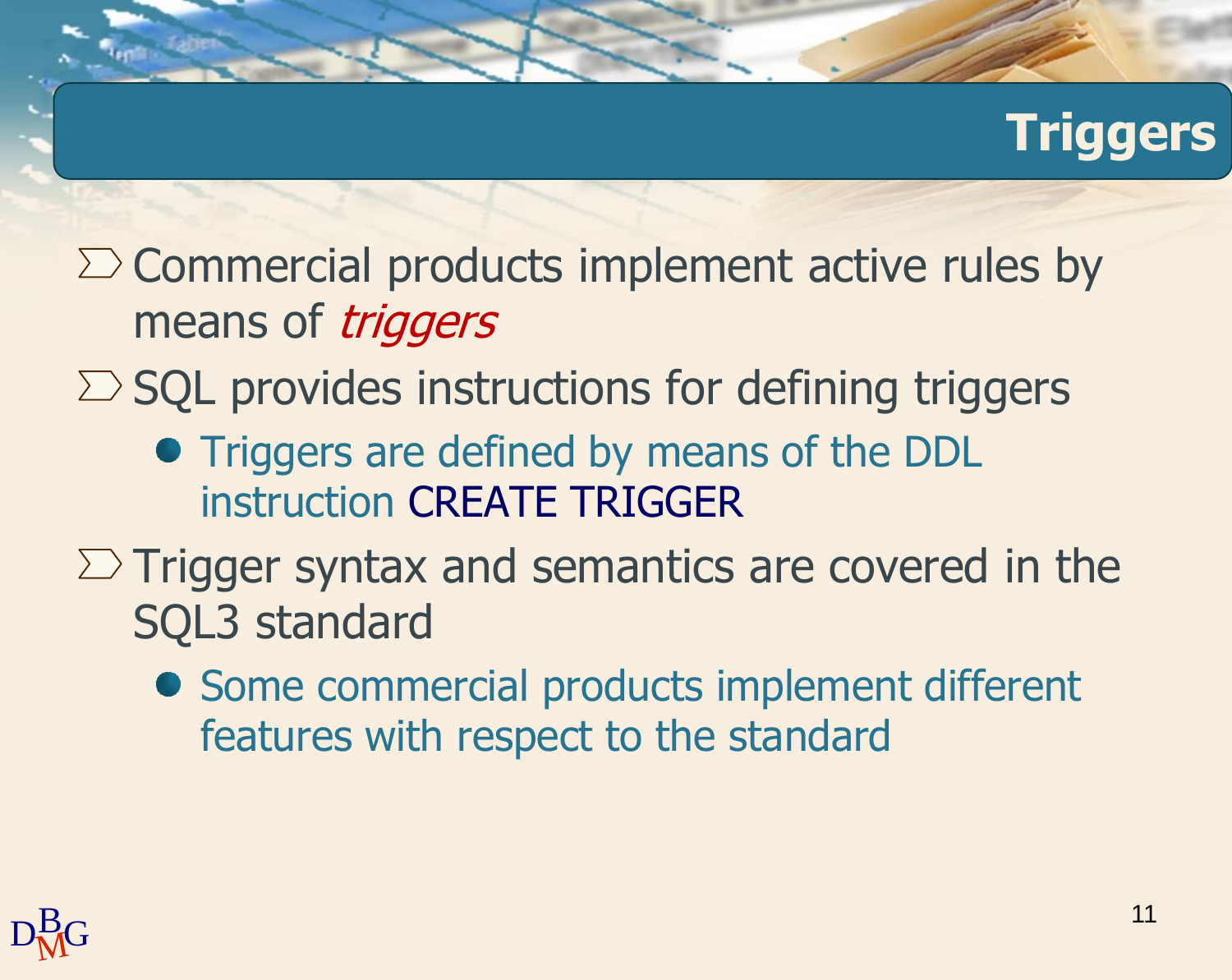### **Trigger structure**

### $\Sigma$  Event

- Insert, delete, update of a table
- Each trigger can only monitor events on a *single* table
- $\sum$  Condition
	- SQL predicate (it is optional)
- $\sum$  Action
	- Sequence of SQL instructions
	- **Proprietary programming language blocks** 
		- e.g. Oracle PL/SQL
	- Java block

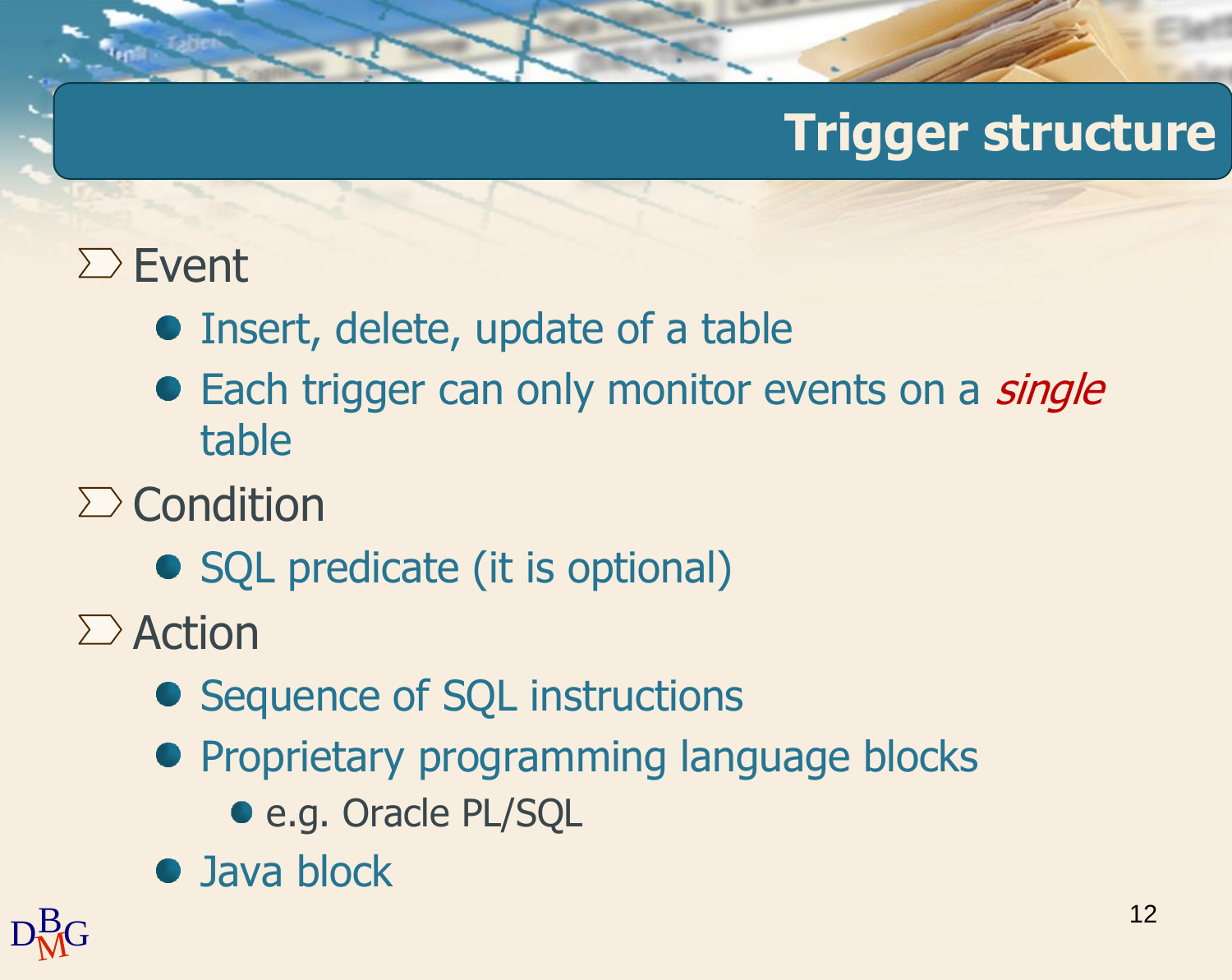#### **Execution process**

When the events take place [triggering] If the condition is true  $[evaluation]$ Then the action is executed [execution]

 $\Sigma$  Seems very simple but...

- Execution modes
- **•** Execution granularity

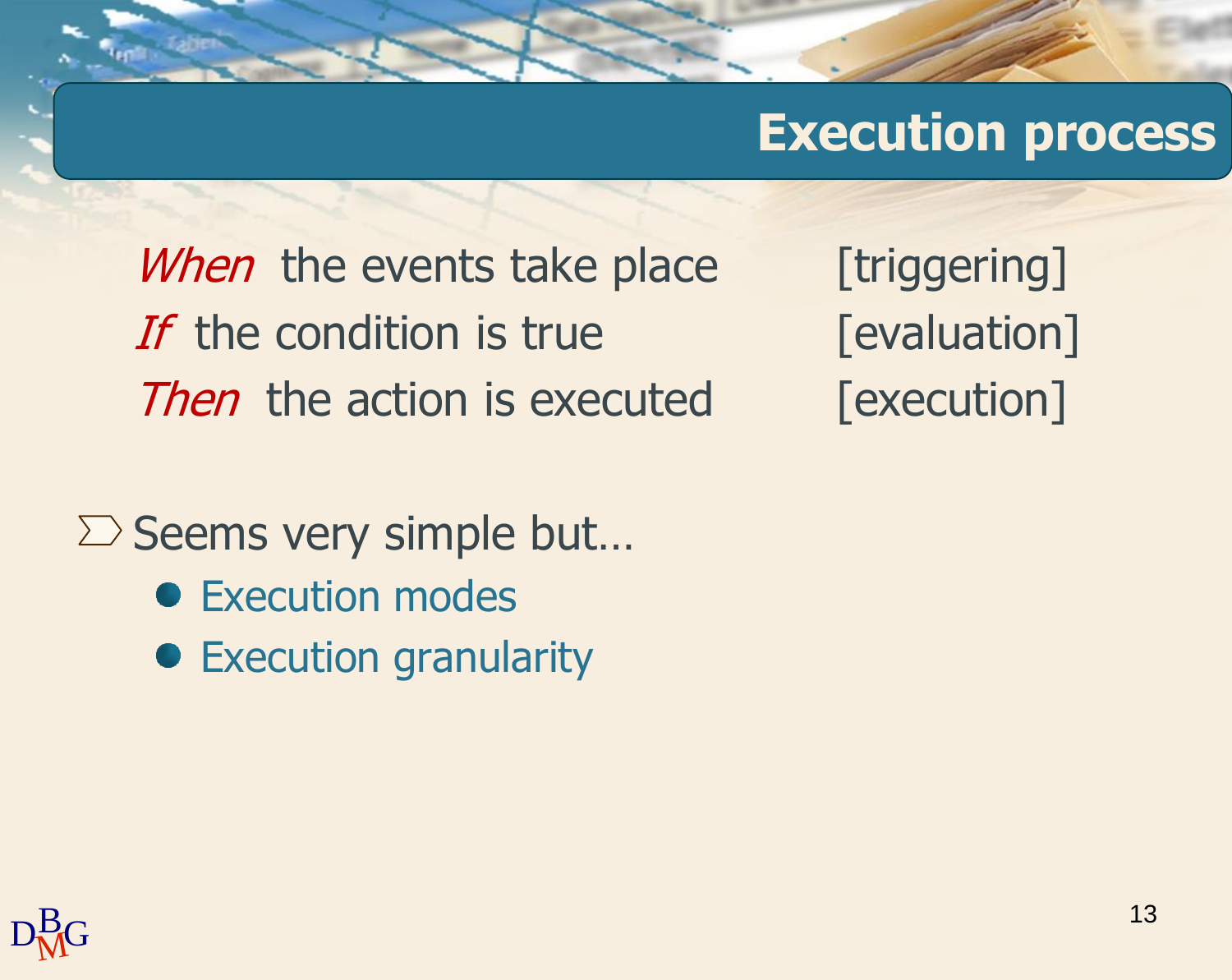### **Execution mode**

#### $\sum$  Immediate

- The trigger is executed *immediately before* or *after* the triggering statement
- $\Sigma$  Deferred
- The trigger is executed immediately *before commit*  $\Sigma$  Only the immediate option is available in commercial systems

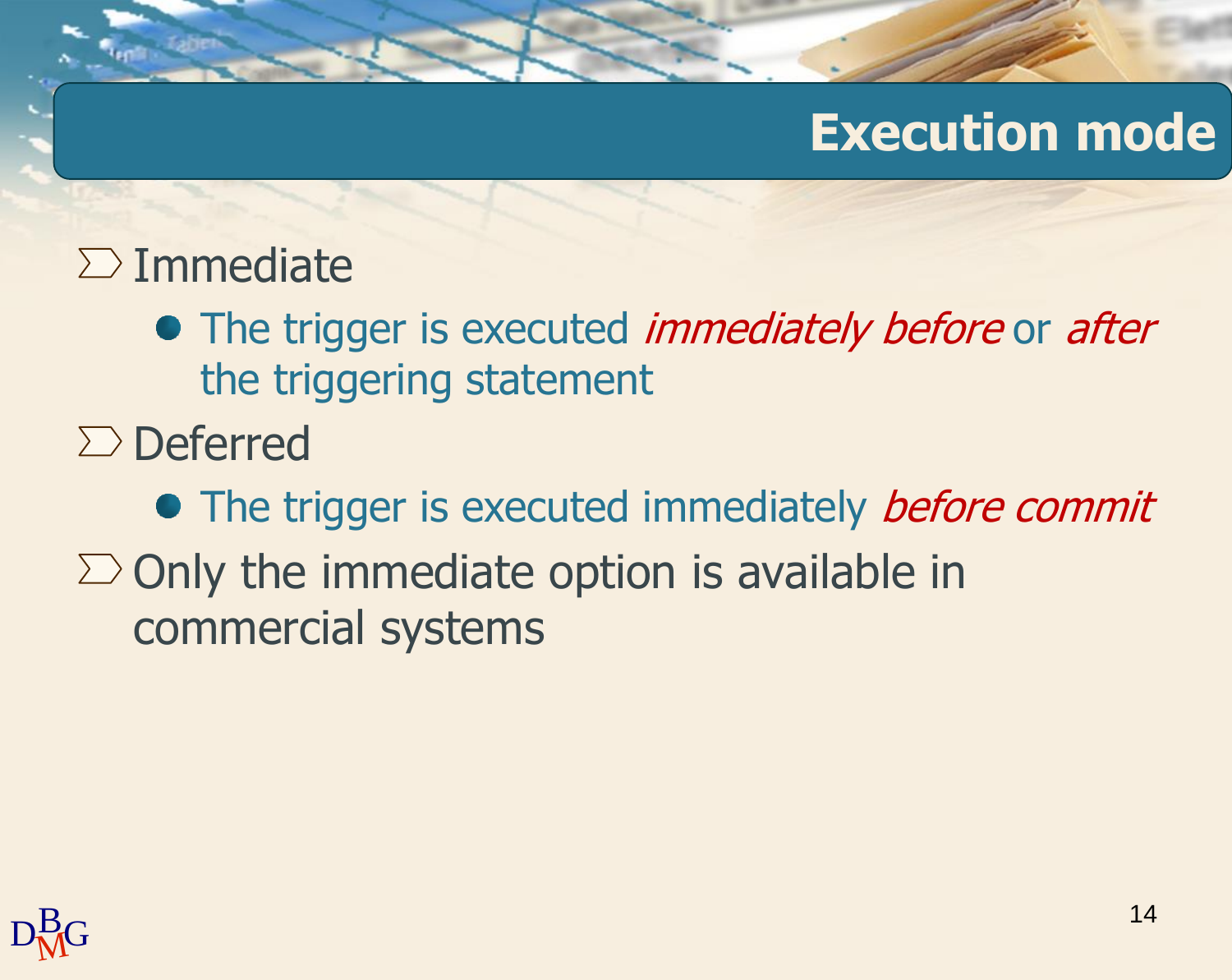## **Execution granularity**

#### $\Sigma$  Tuple (or row level)

- One separate execution of the trigger for each tuple affected by the triggering statement
- $\sum$  Statement
	- One single trigger execution for all tuples affected by the triggering statement

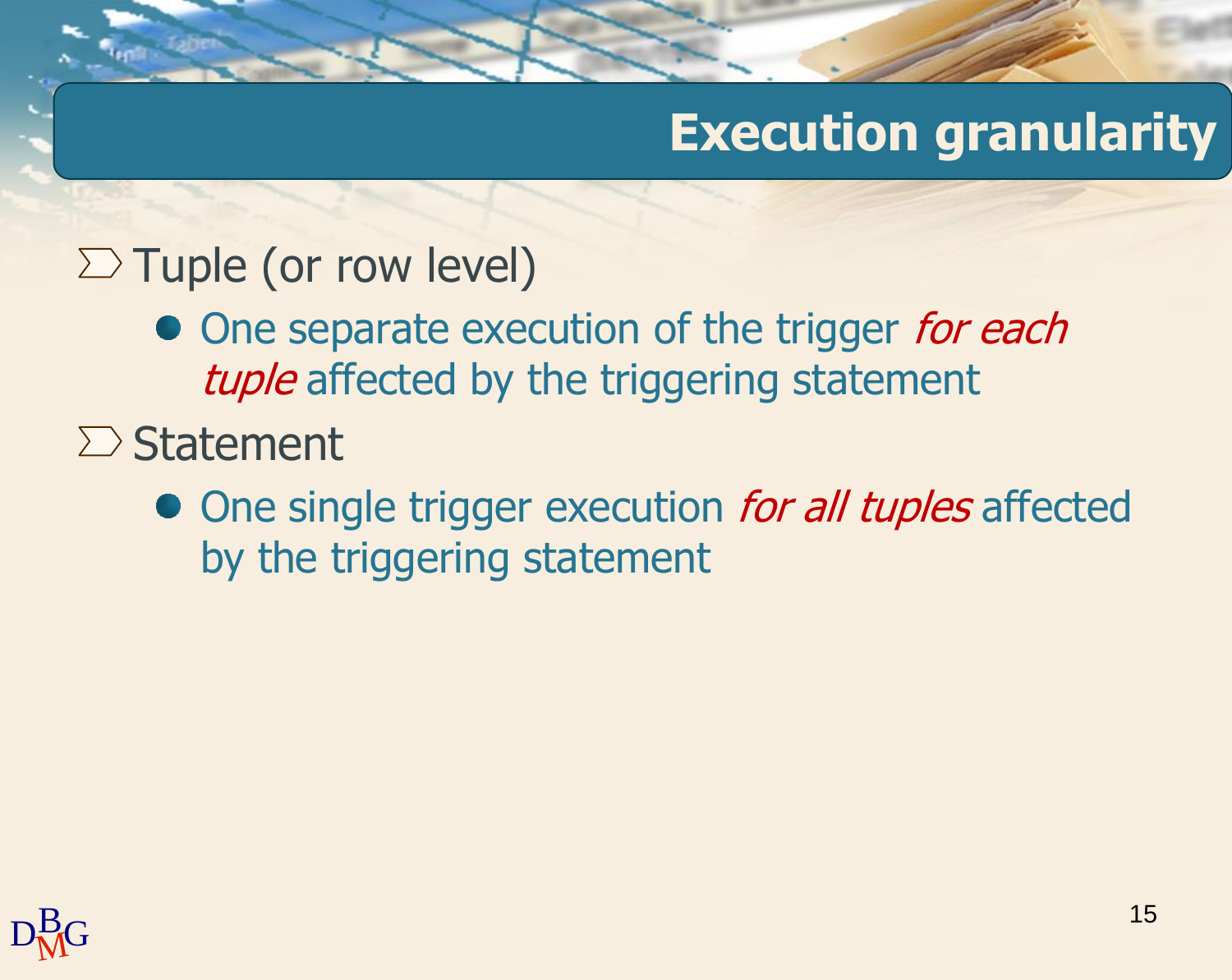## **Granularity example**





 $\Sigma$  Transaction statement

UPDATE T  $SET A=A+1$ WHERE B<10;

#### $\Sigma$  Trigger execution

- A row level trigger executes twice
- A statement level trigger executes once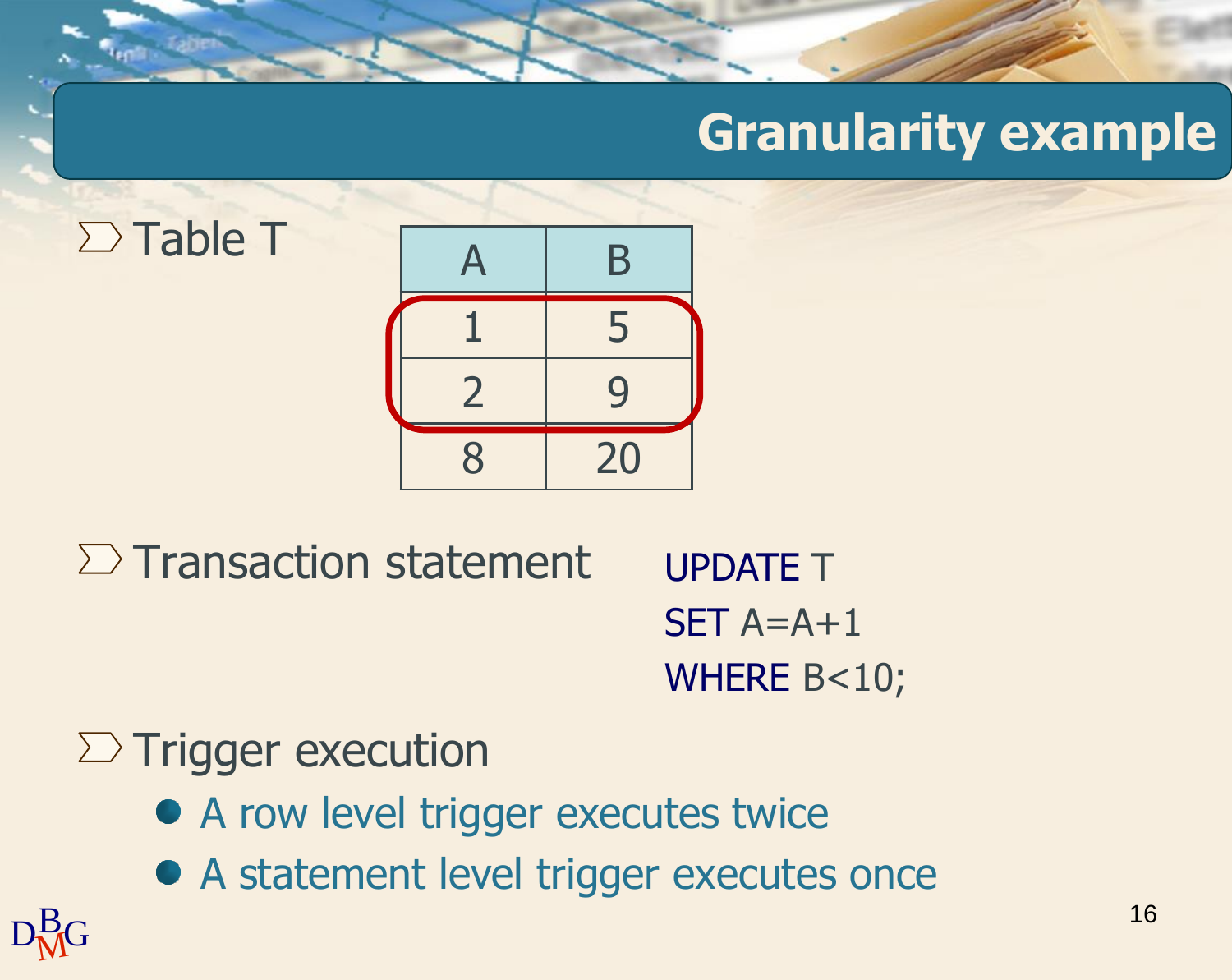

#### **Database Management Systems**

### **Oracle Triggers**

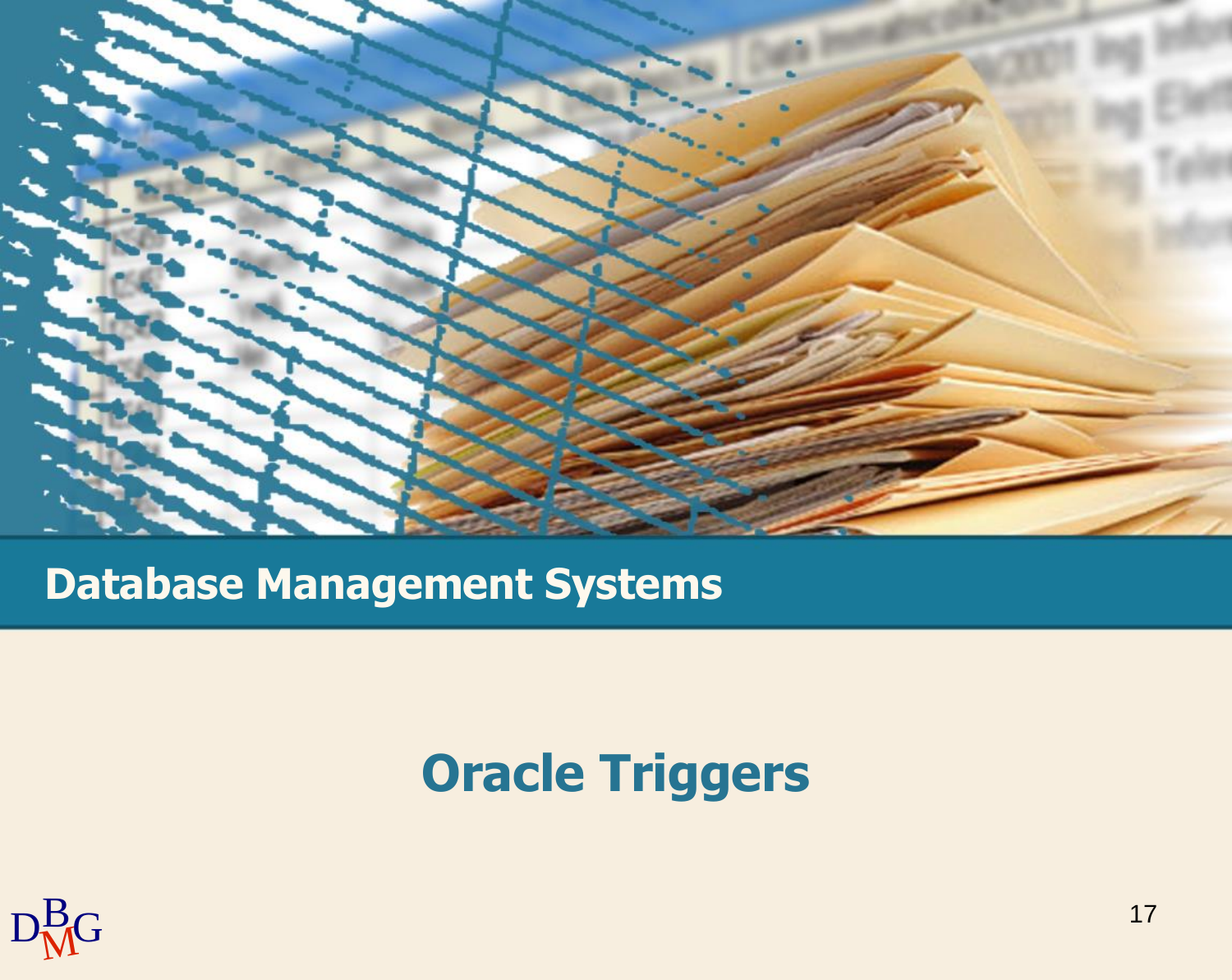CREATE TRIGGER TriggerName Mode Event {OR Event } ON TargetTable [[ REFERENCING ReferenceName] FOR EACH ROW [WHEN Predicate]] PL/SQL Block

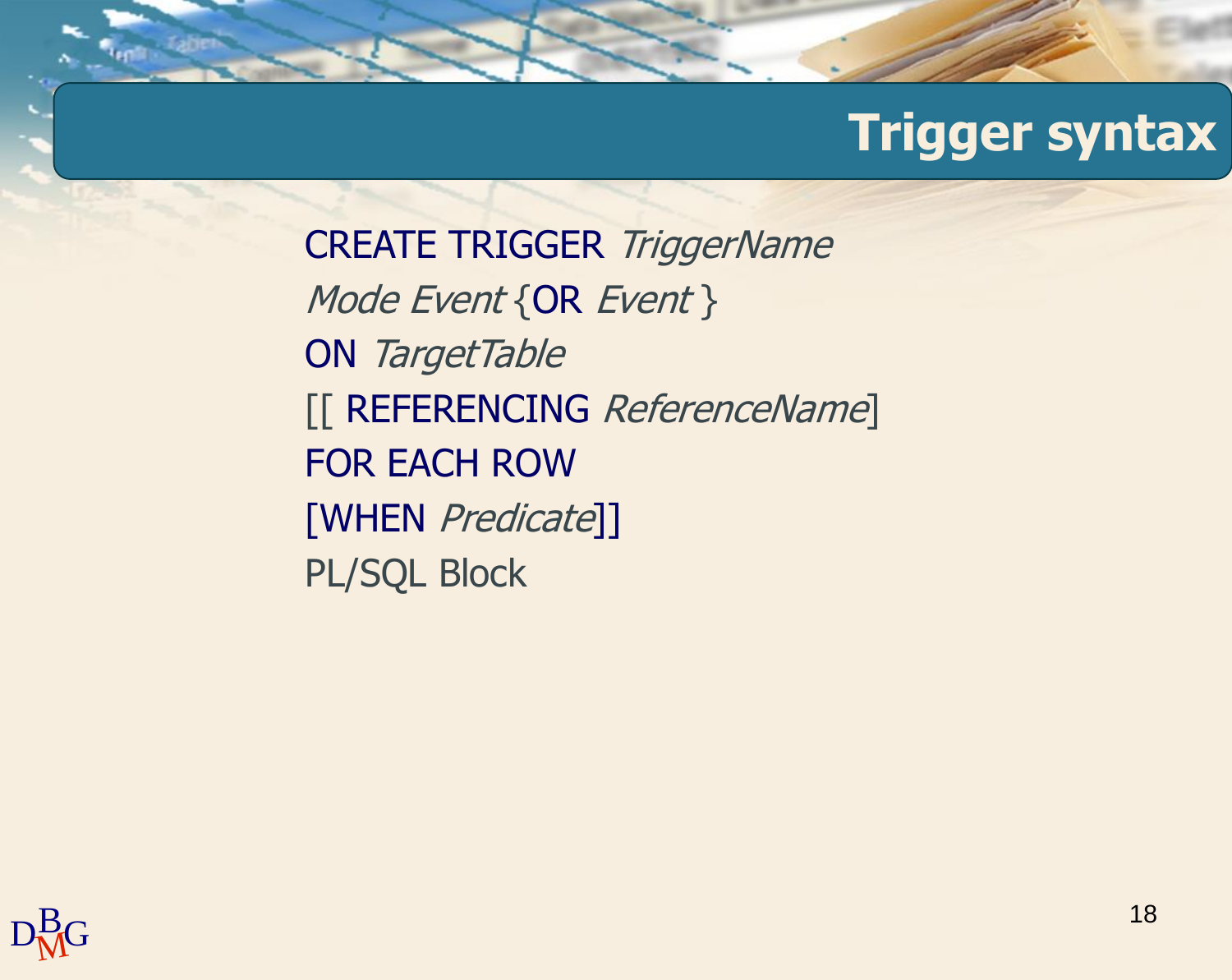CREATE TRIGGER TriggerName

Mode Event {OR Event }

ON TargetTable

[[ REFERENCING ReferenceName] FOR EACH ROW [WHEN Predicate]] PL/SQL Block

## $\sum$  *Mode* is BEFORE or AFTER Also INSTEAD OF but **it should be avoided**

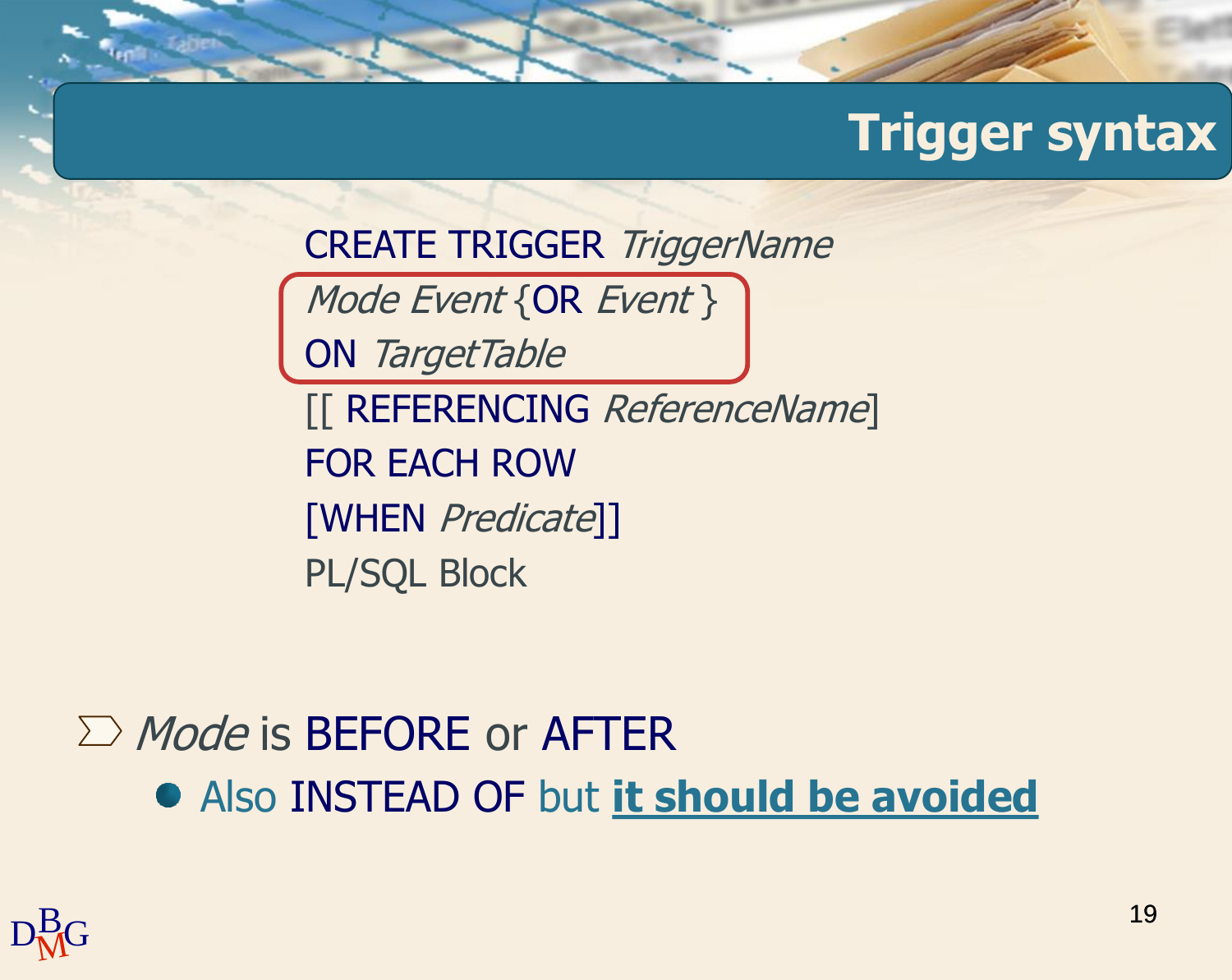CREATE TRIGGER TriggerName

Mode Event {OR Event }

ON TargetTable

[[ REFERENCING ReferenceName] FOR EACH ROW [WHEN Predicate]] PL/SQL Block

 $\Sigma$  Event ON TargetTable is

- INSERT
- DELETE
- UPDATE [OF ColumnName]

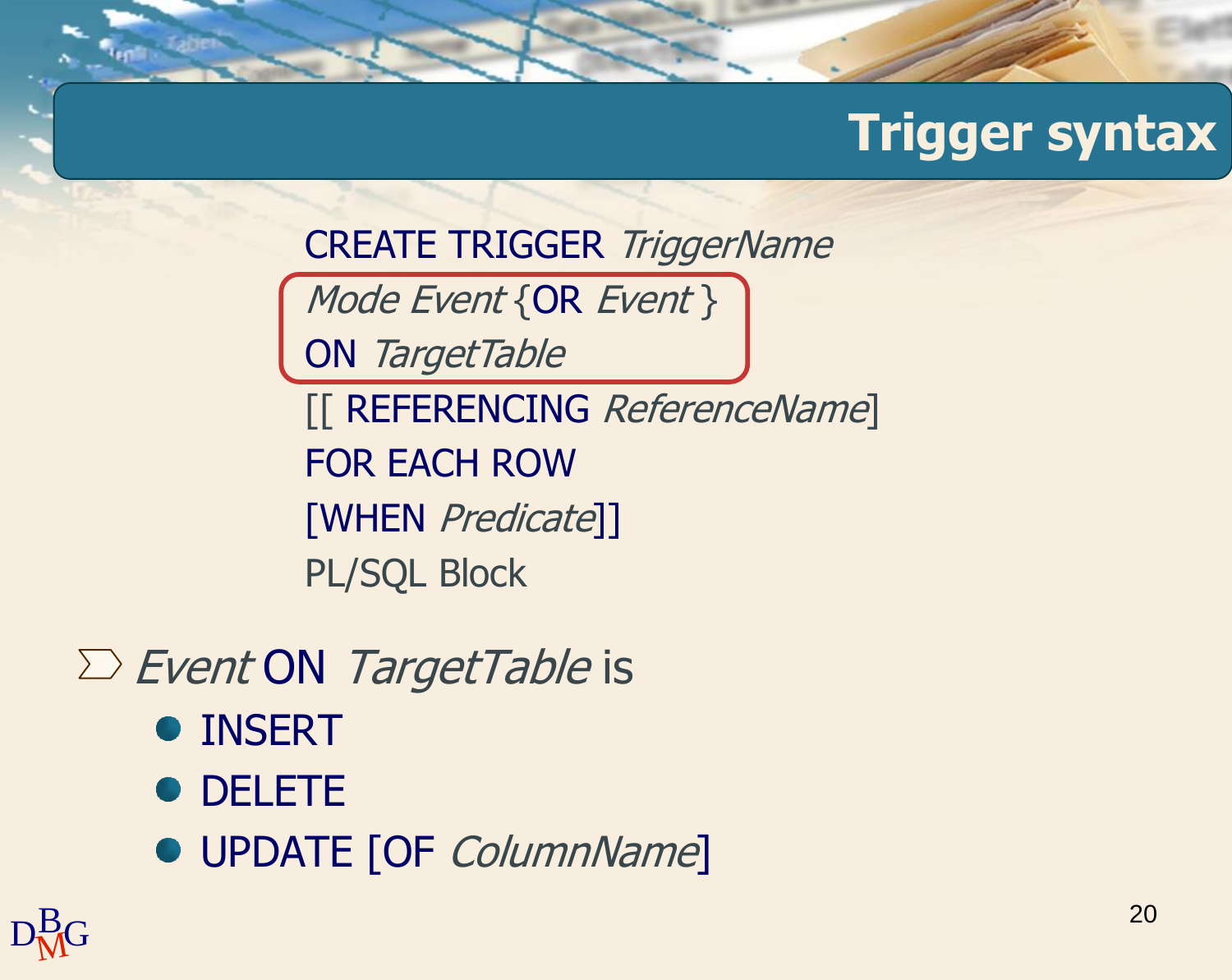CREATE TRIGGER TriggerName Mode Event {OR Event } ON TargetTable [[ REFERENCING ReferenceName] FOR EACH ROW [WHEN Predicate]] PL/SQL Block

 $\Sigma$  FOR EACH ROW specifies row level execution semantics

• If omitted, the execution semantics is statement level

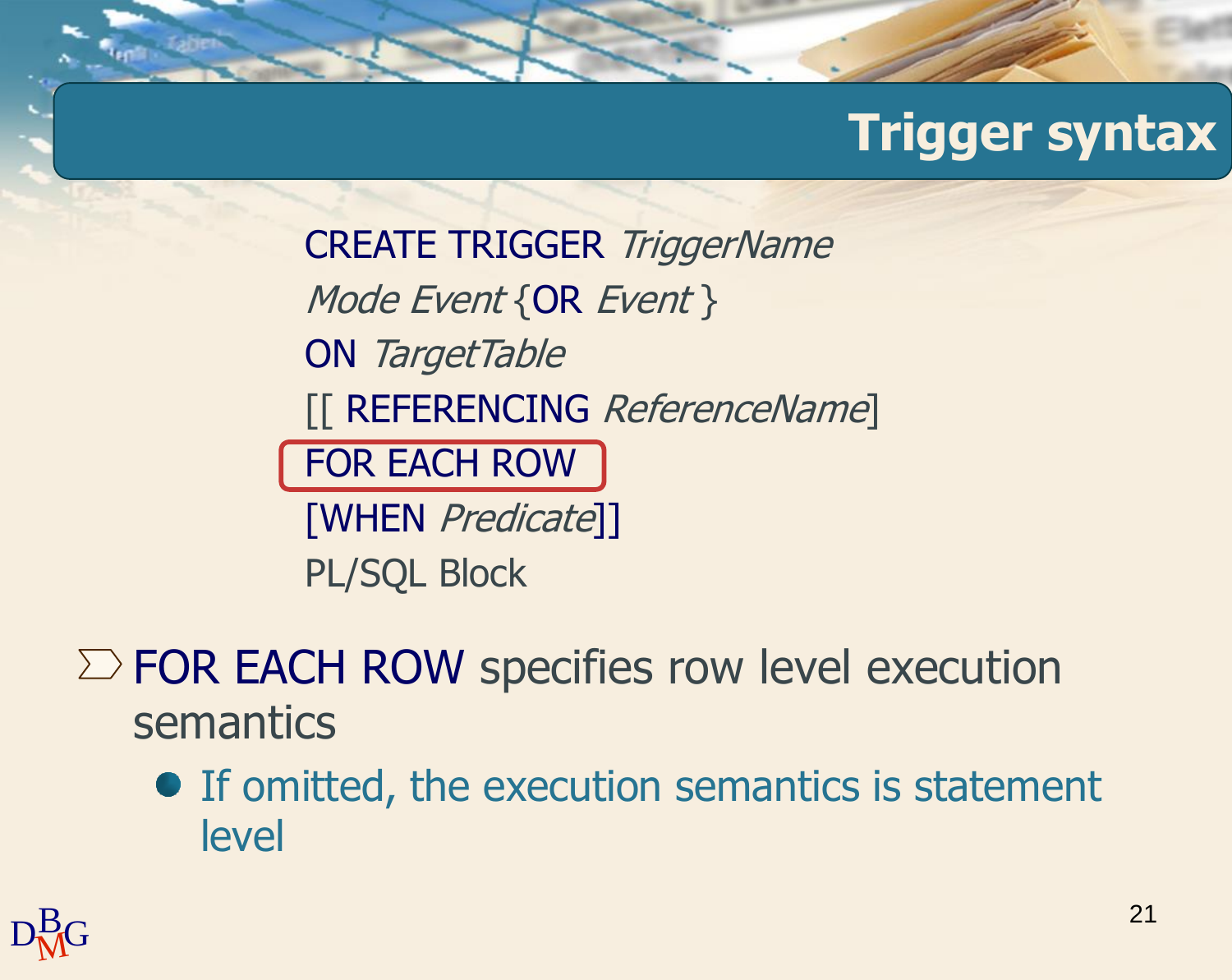CREATE TRIGGER TriggerName Mode Event {OR Event } ON TargetTable [[ REFERENCING ReferenceName] FOR EACH ROW [WHEN Predicate]] PL/SQL Block

 $\Sigma$  The old and new states of the row triggering a row level trigger may be accessed by means of the

- **OLD.** ColumnName variable
- NEW. ColumnName variable

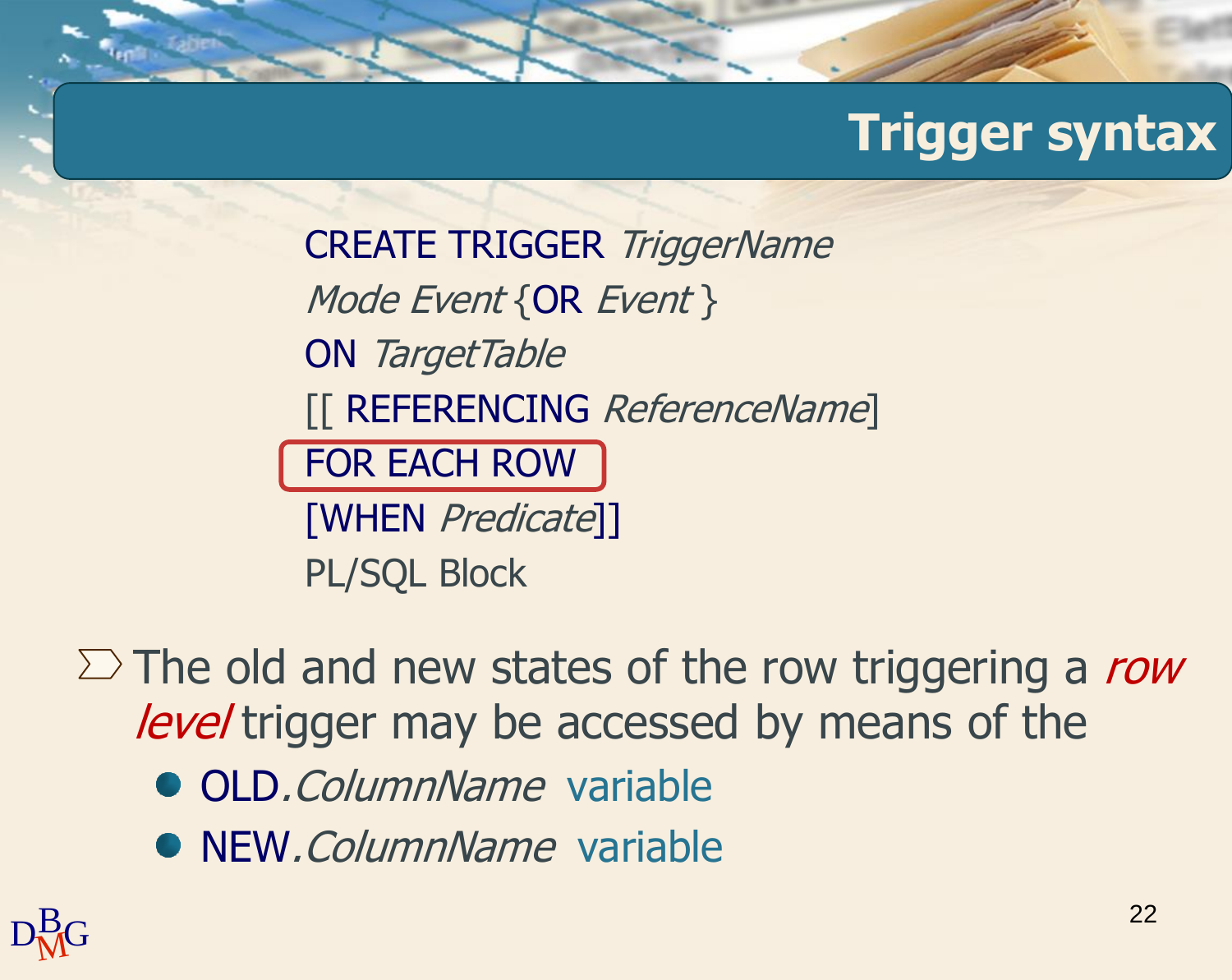CREATE TRIGGER TriggerName Mode Event {OR Event } ON TargetTable [[ REFERENCING ReferenceName] FOR EACH ROW [WHEN Predicate]] PL/SQL Block

 $\Sigma$  To rename the state variables ● REFERENCING OLD AS *OldVariableName* **•** similarly for NEW

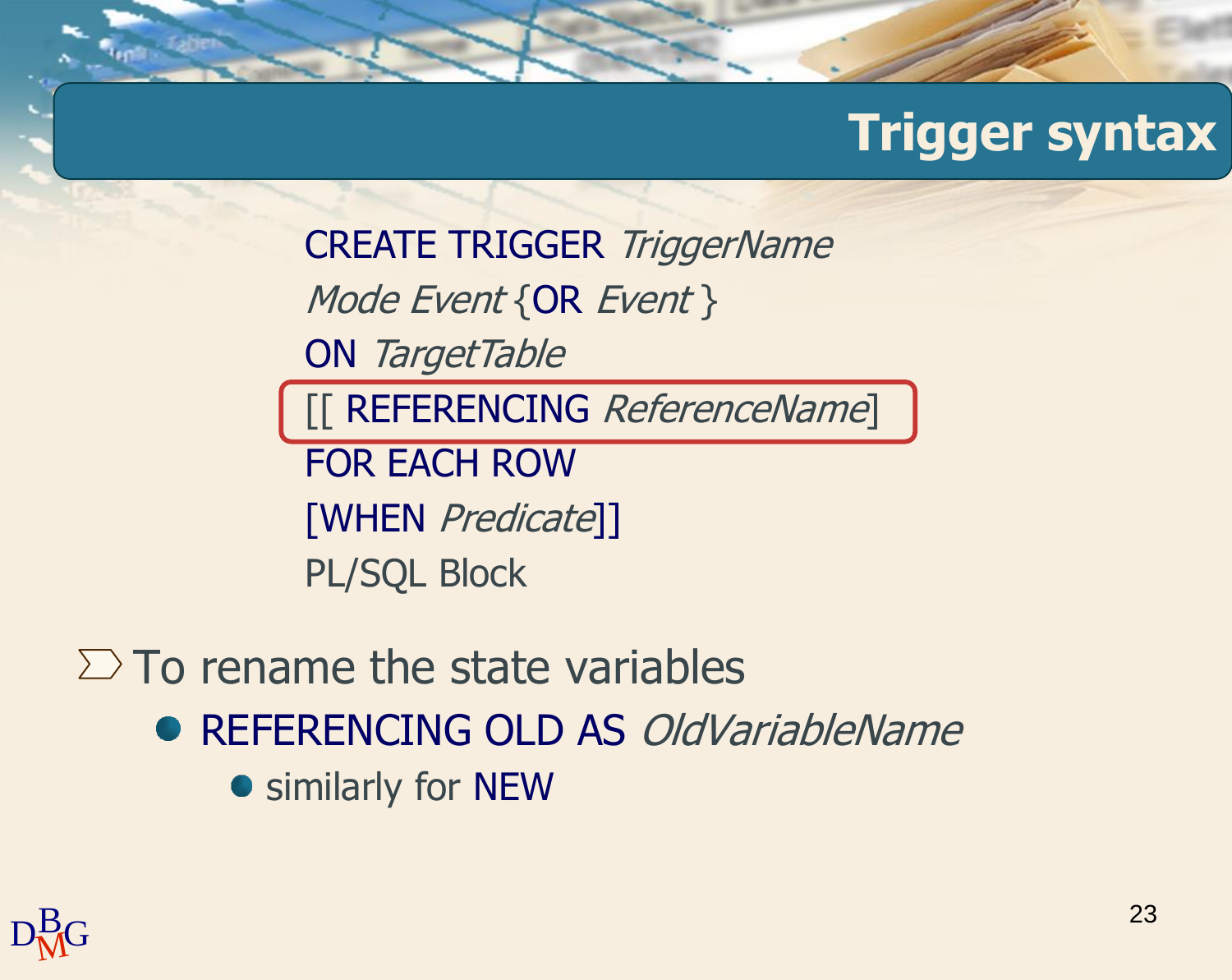CREATE TRIGGER TriggerName Mode Event {OR Event } ON TargetTable [[ REFERENCING ReferenceName] FOR EACH ROW [WHEN Predicate]]

PL/SQL Block

 $\sum$  *Only* for row level execution semantics (i.e., FOR EACH ROW)

- A condition may be optionally specified
- The old and new state variables may be accessed

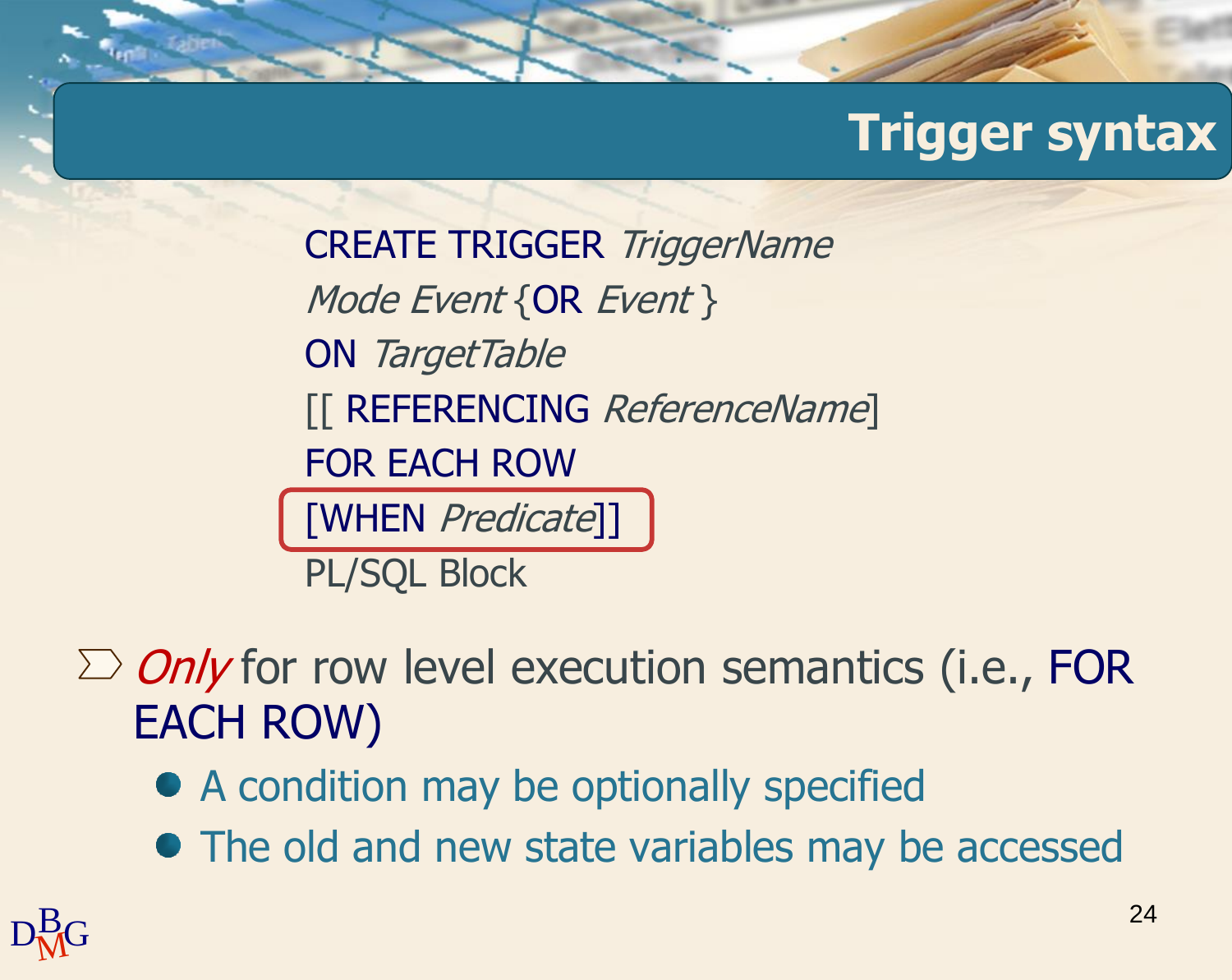CREATE TRIGGER TriggerName Mode Event {OR Event } ON TargetTable [[ REFERENCING ReferenceName] FOR EACH ROW [WHEN Predicate]] PL/SQL Block

 $\Sigma$  The action is

- a sequence of SQL instructions
- a PL/SQL block

 $\sum$  *No* transactional and DDL instructions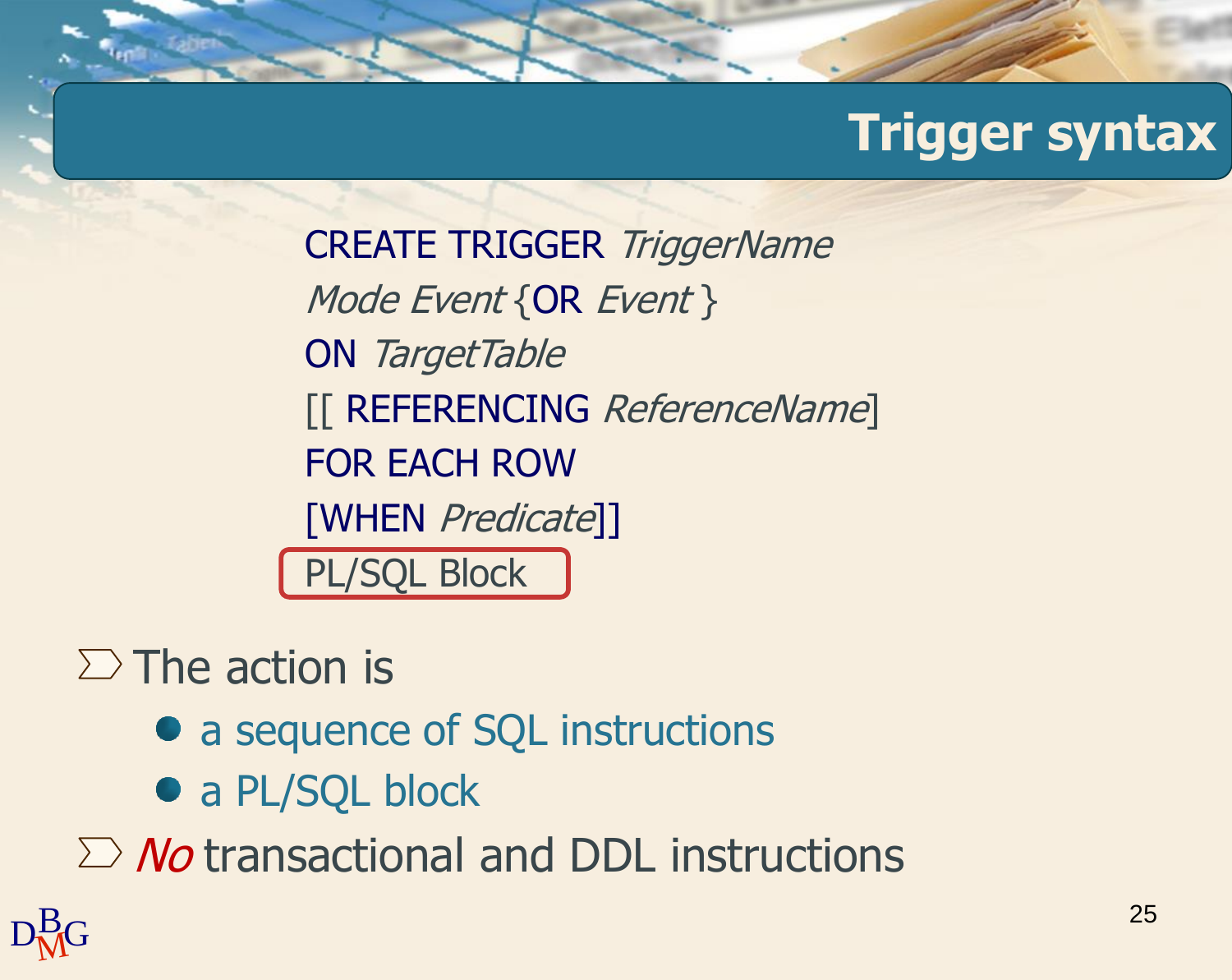## **Trigger semantics**

- $\Sigma$  Execution modes
	- immediate before
	- **•** immediate after
- $\sum$  Granularity is
	- row (tuple)
	- **•** statement
- $\Sigma$  Execution is triggered by insert, delete, or update statements in a transaction

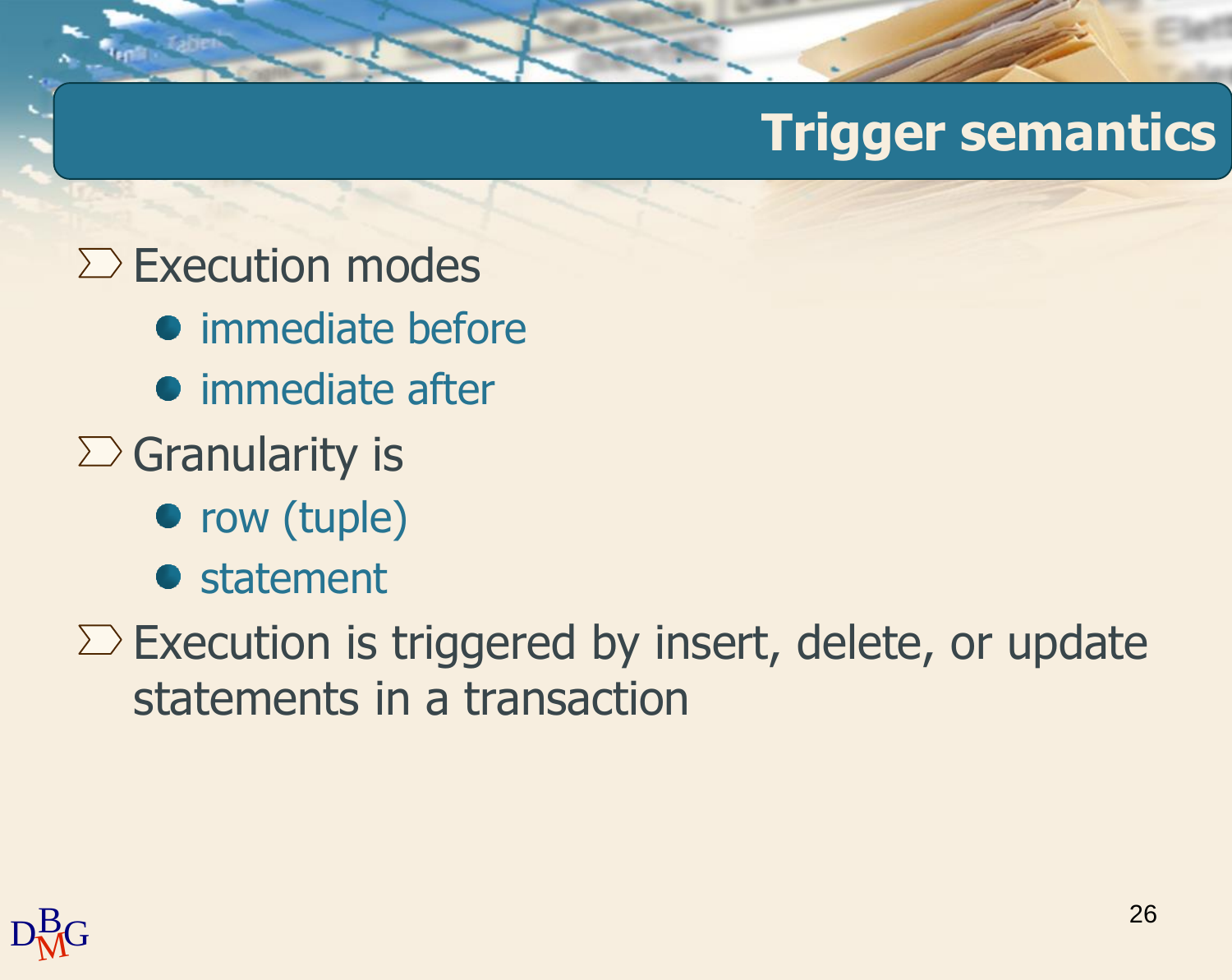## **Execution algorithm**

- 1. Before statement triggers are executed
- 2. For each tuple in TargetTable affected by the triggering statement
	- a) Before row triggers are executed
	- b) The triggering statement is executed + integrity constraints are checked on tuples
	- c) After row triggers are executed
- 3. Integrity constraints on tables are checked
- 4. After statement triggers are executed

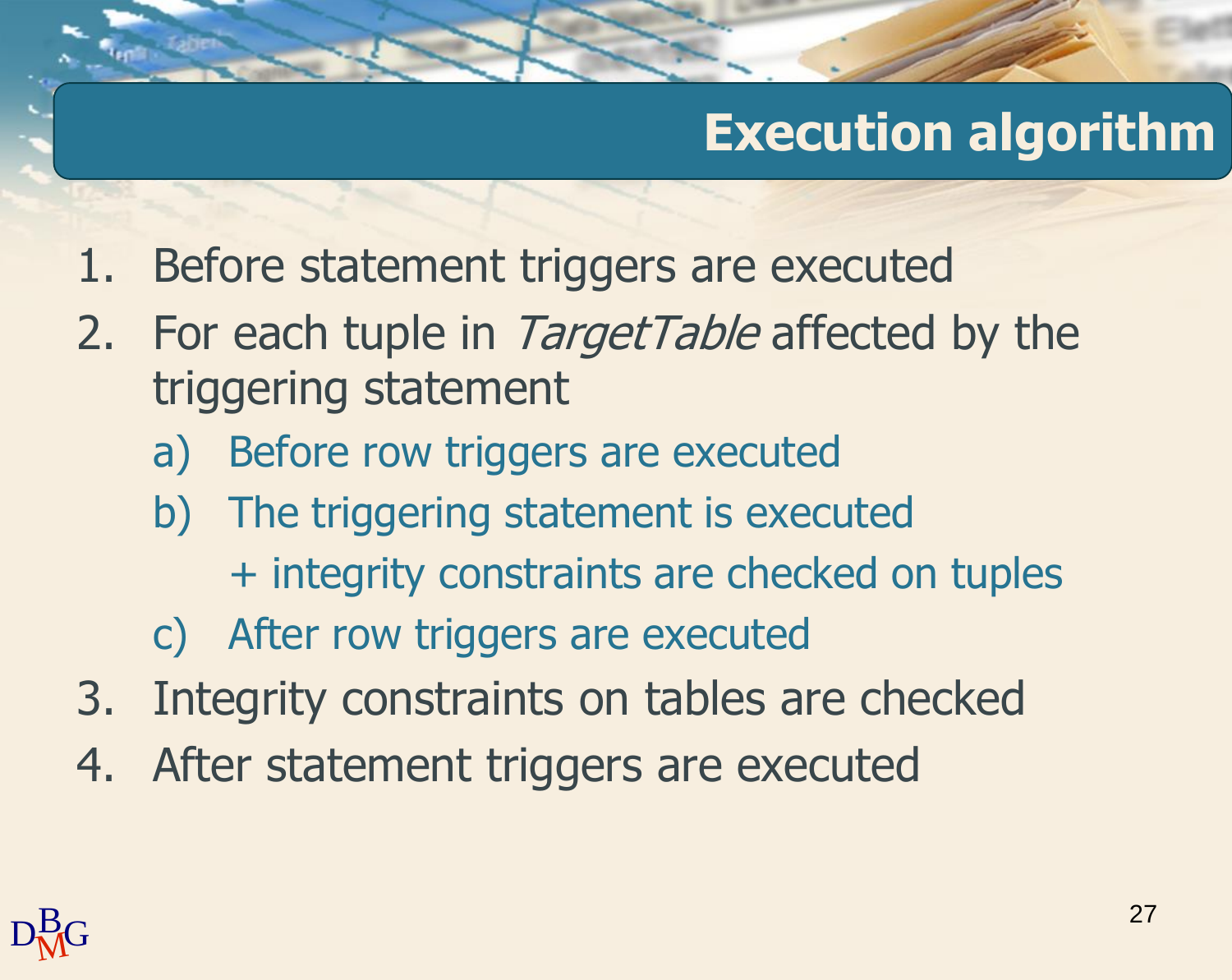#### **Example**

 $\Sigma$  Trigger to manage reorder in an inventory stock

- when the stocked quantity of a product goes below a given threshold
- a new order for the product should be issued

 $\Sigma$  The following database schema is given Inventory (Part#, QtyOnHand, ThresholdQty, ReorderQty) PendingOrders(Part#, OrderDate, OrderedQty)

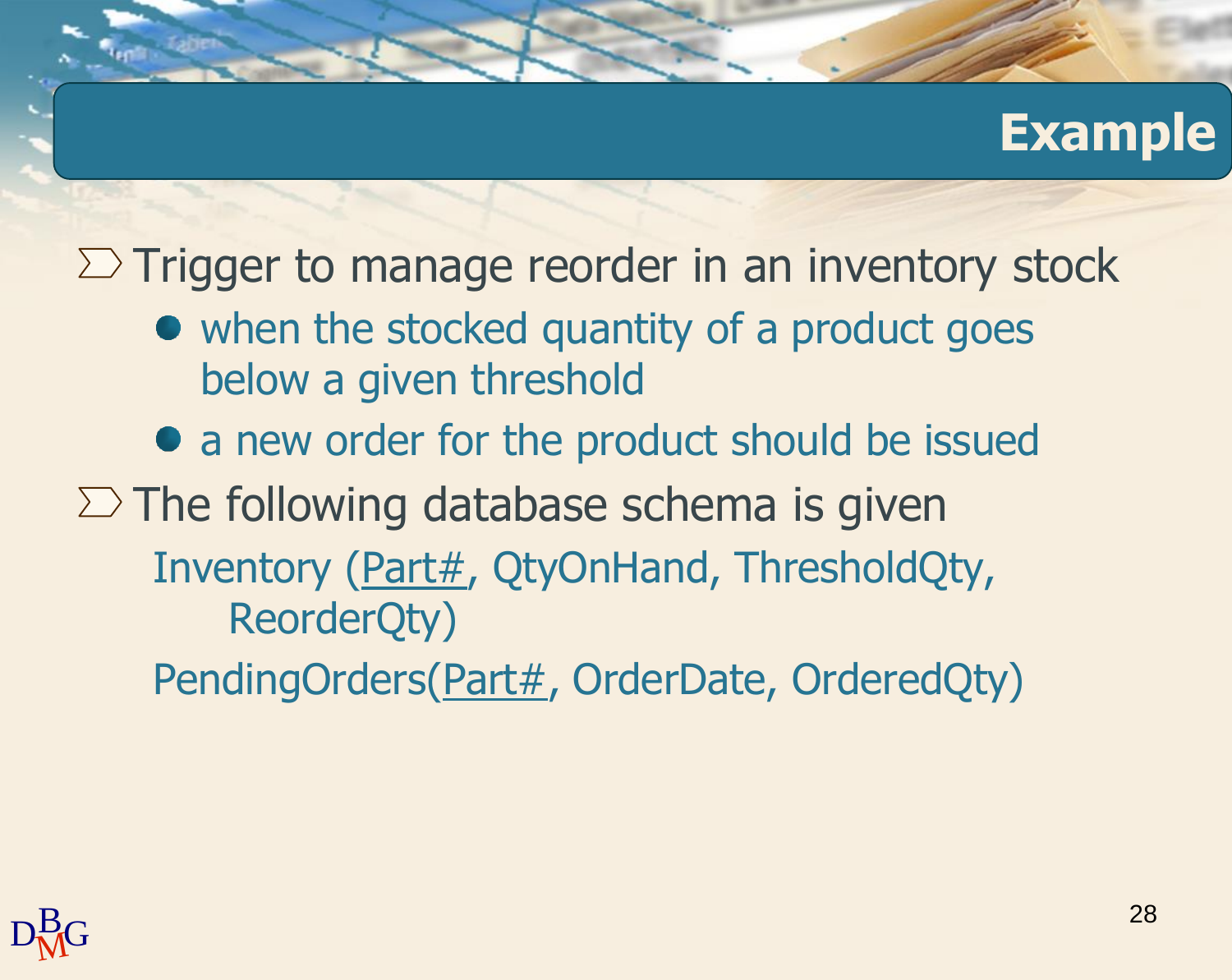### **Example**

 $\Sigma$  Trigger to manage reorder in an inventory stock

- when the stocked quantity of a product goes below a given threshold
- a new order for the product should be issued
- $\sum$  Event
	- Update of the quantity on hand for product x
	- Insert of a new product x
- $\sum$  Execution semantics
	- After the modification event
	- Separate execution for each row of the Inventory table

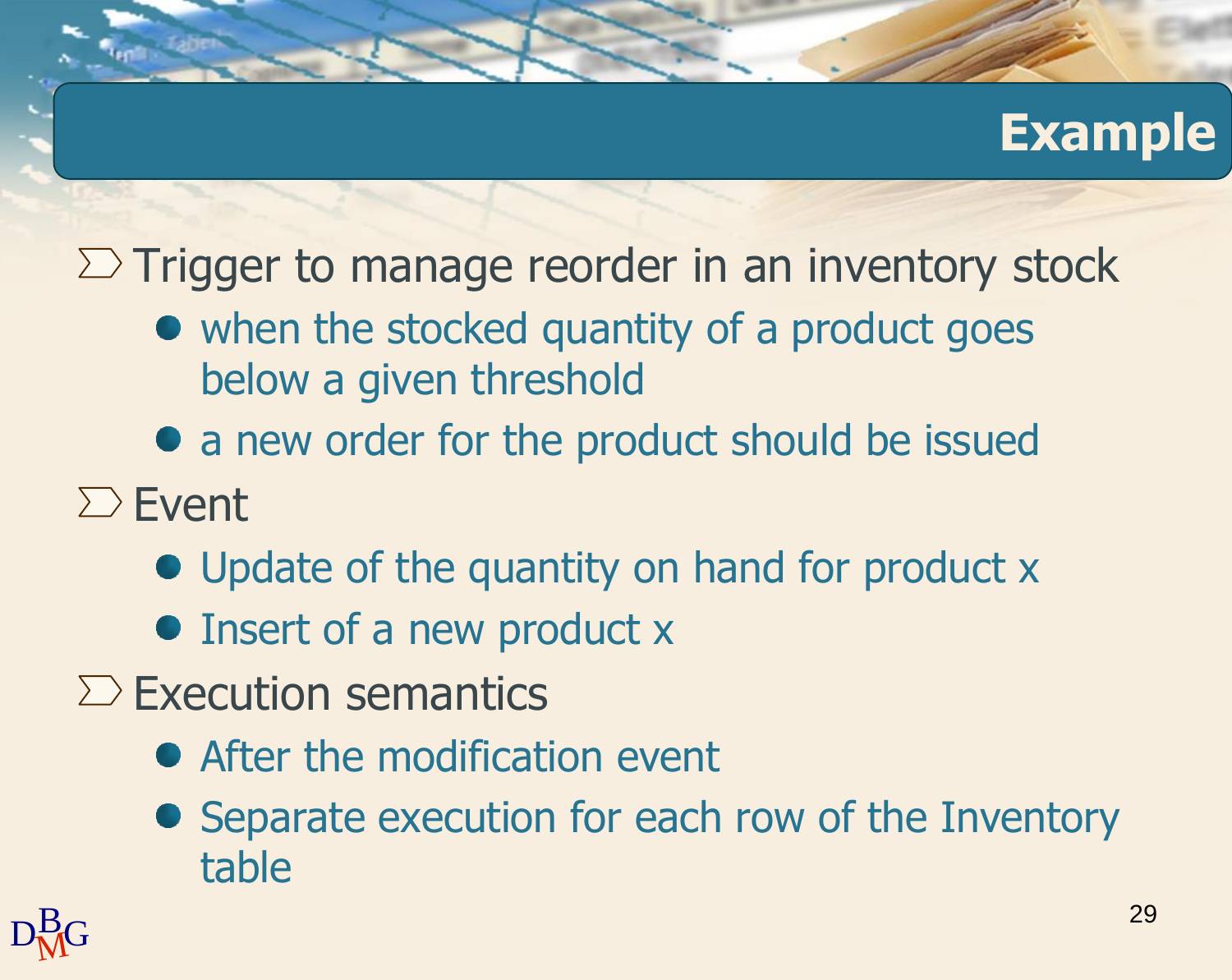### **Trigger example**

#### CREATE TRIGGER Reorder AFTER UPDATE OF QtyOnHand OR INSERT ON Inventory FOR EACH ROW

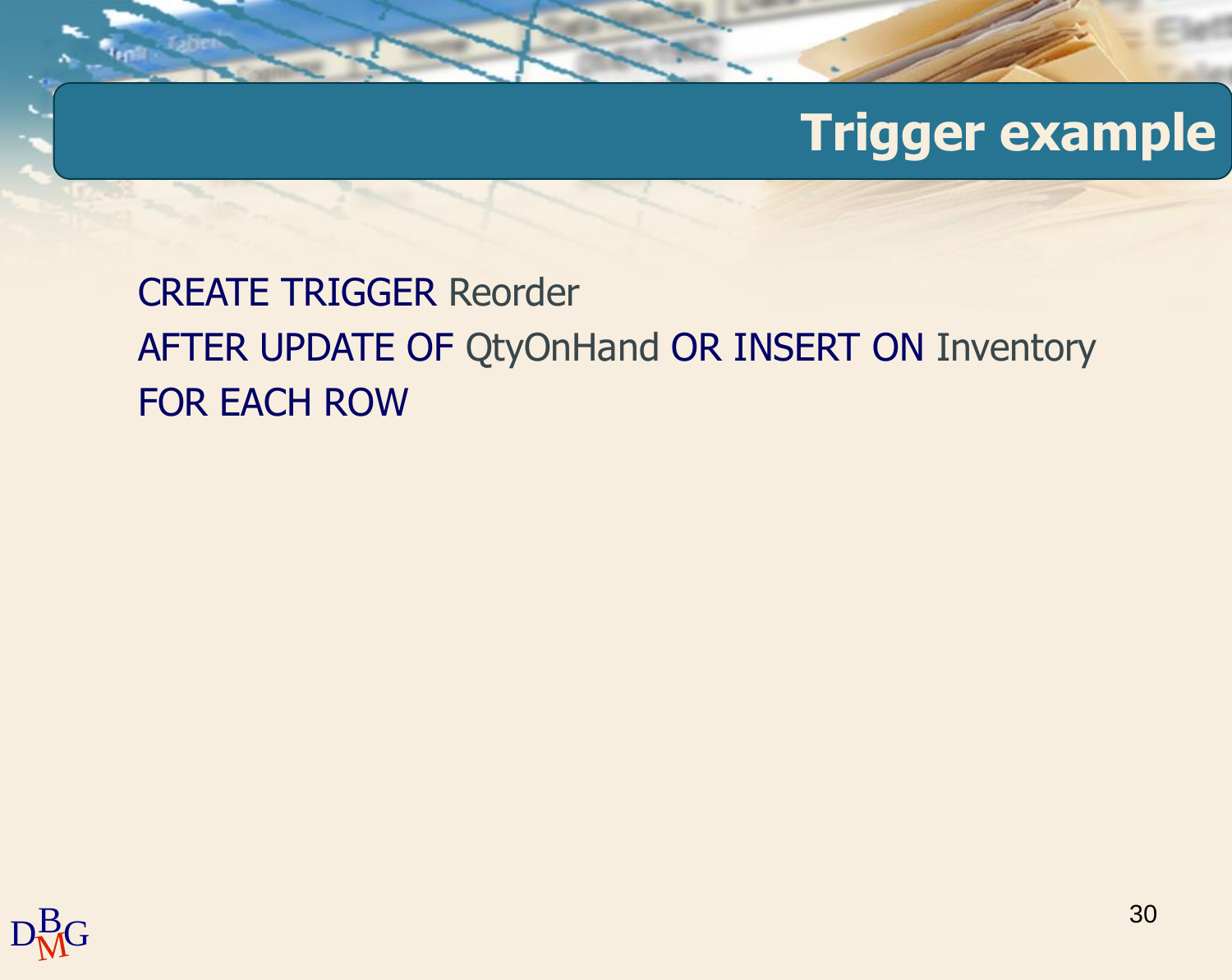#### **Example**

 $\Sigma$  Trigger to manage reorder in an inventory stock

- when the stocked quantity of a product goes below a given threshold
- a new order for the product should be issued
- $\sum$  Condition
	- The quantity on hand is below a given threshold

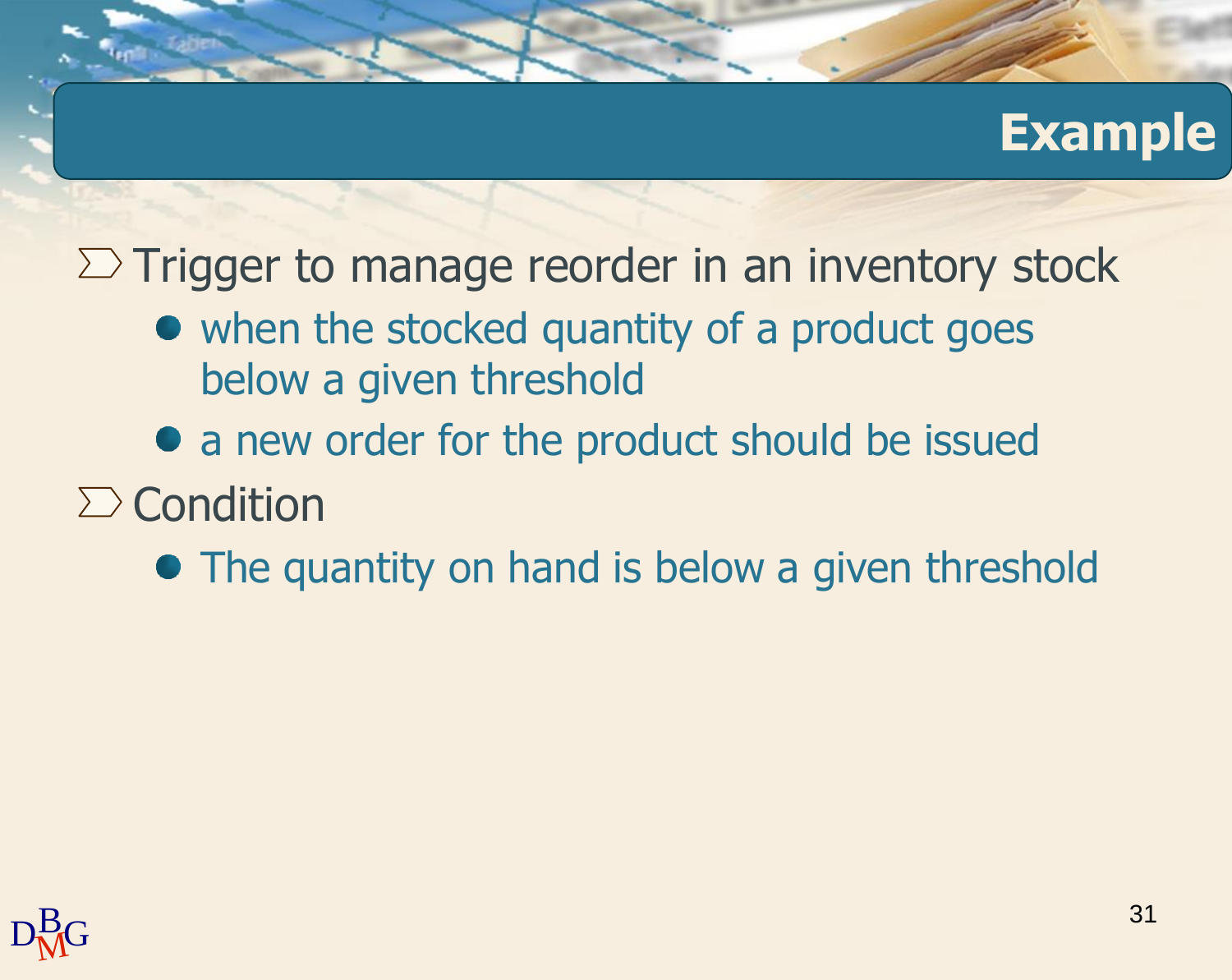#### **Trigger example**

CREATE TRIGGER Reorder AFTER UPDATE OF QtyOnHand OR INSERT ON Inventory FOR EACH ROW WHEN (NEW.QtyOnHand < NEW.ThresholdQty)

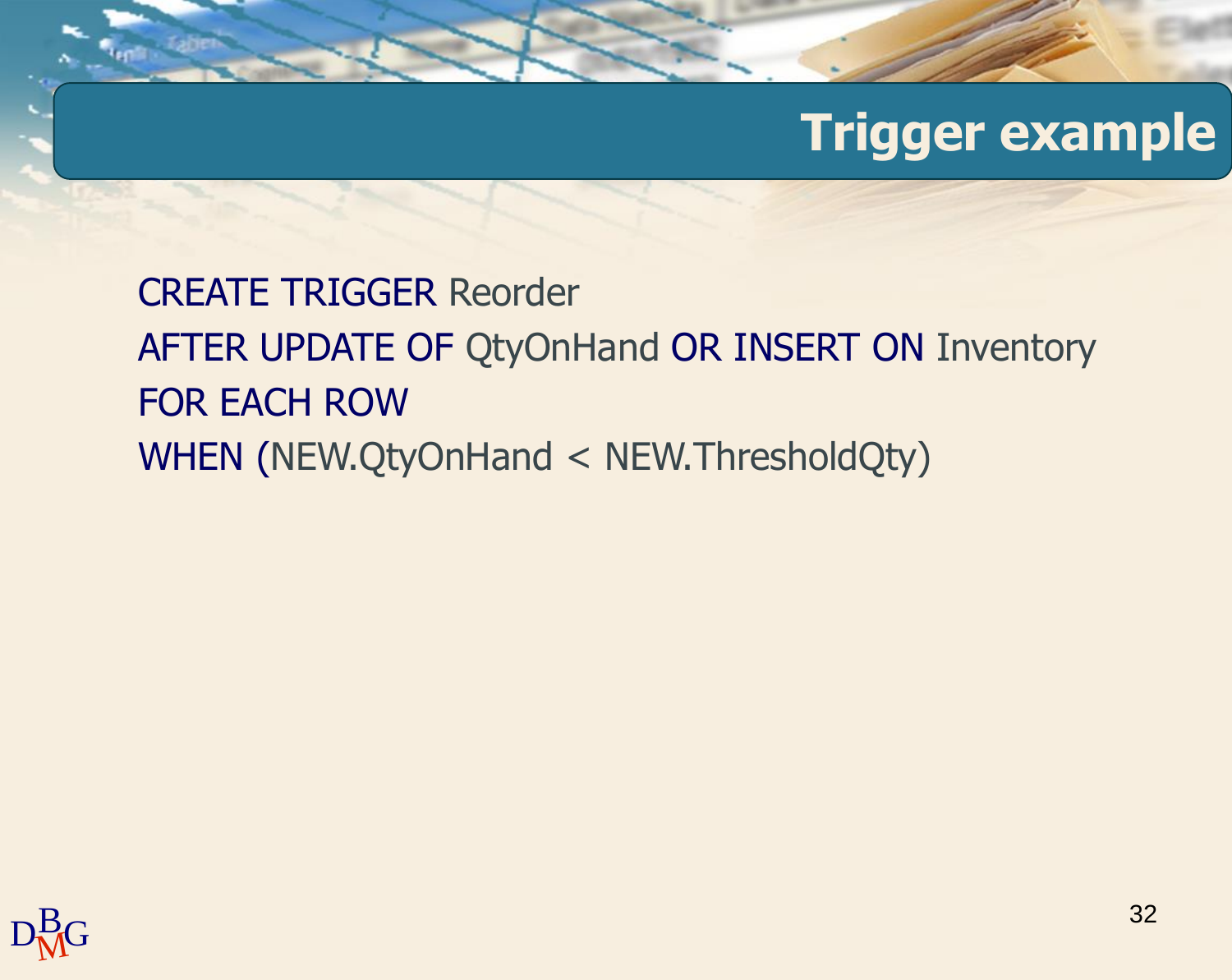### **Example**

 $\Sigma$  Trigger to manage reorder in an inventory stock

- when the stocked quantity of a product goes below a given threshold
- a new order for the product should be issued
- $\sum$  Condition
	- The quantity on hand is below a given threshold and there are no pending orders for product x
		- This part cannot be introduced into the WHEN clause
- $\sum$  Action
- $D_{\rm MG}^{\rm B}$  product x  $^{33}$ Issue an order with given reorder quantity for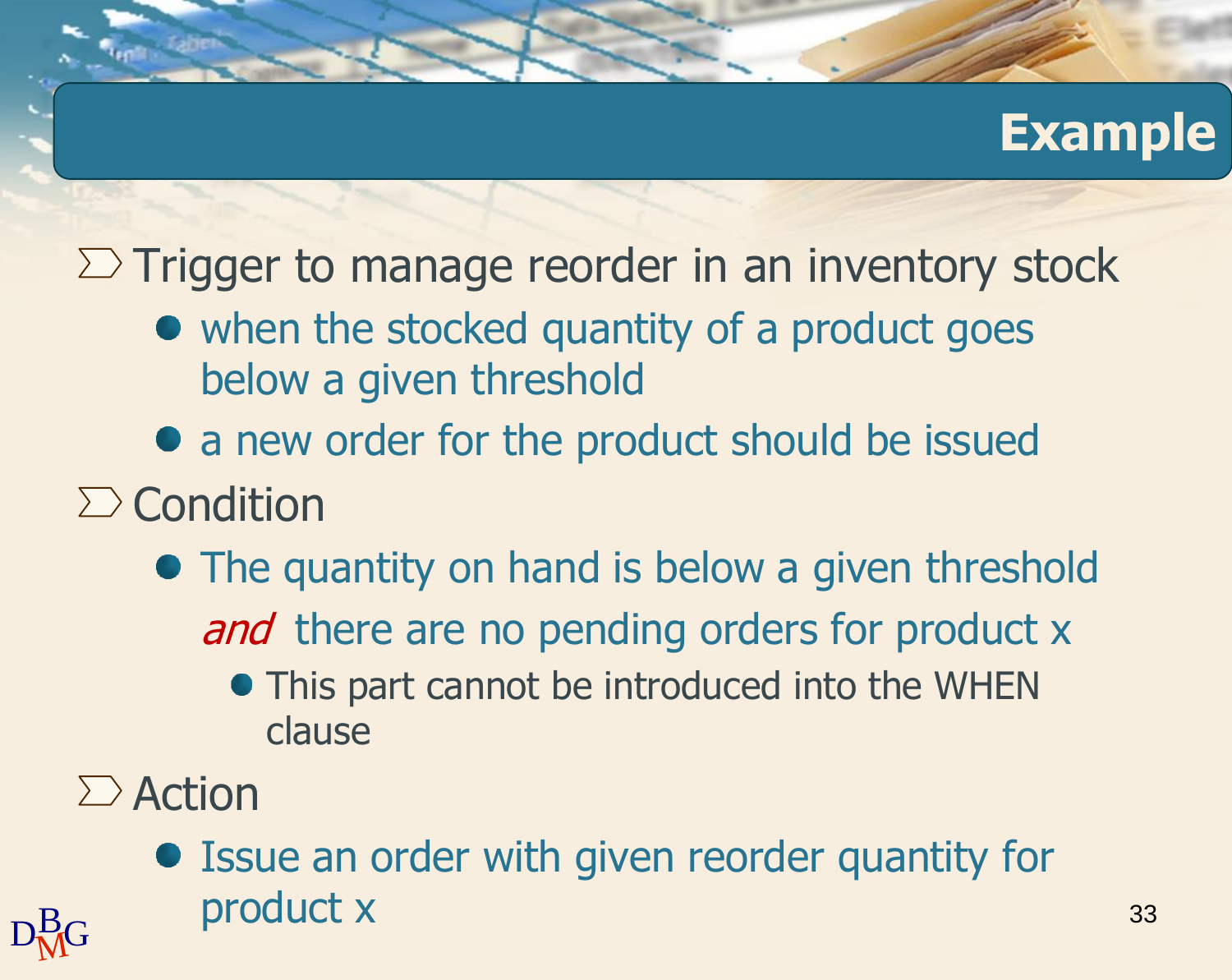## **Example: Trigger body**

```
DECLARE
N number;
BEGIN
select count(*) into N
from PendingOrders
where Part# = :NEW.Part#;If (N=0) then
  insert into PendingOrders(Part#,OrderedQty,OrderDate)
  values (:NEW.Part#, :NEW.ReorderQty, SYSDATE);
end if;
END;
```
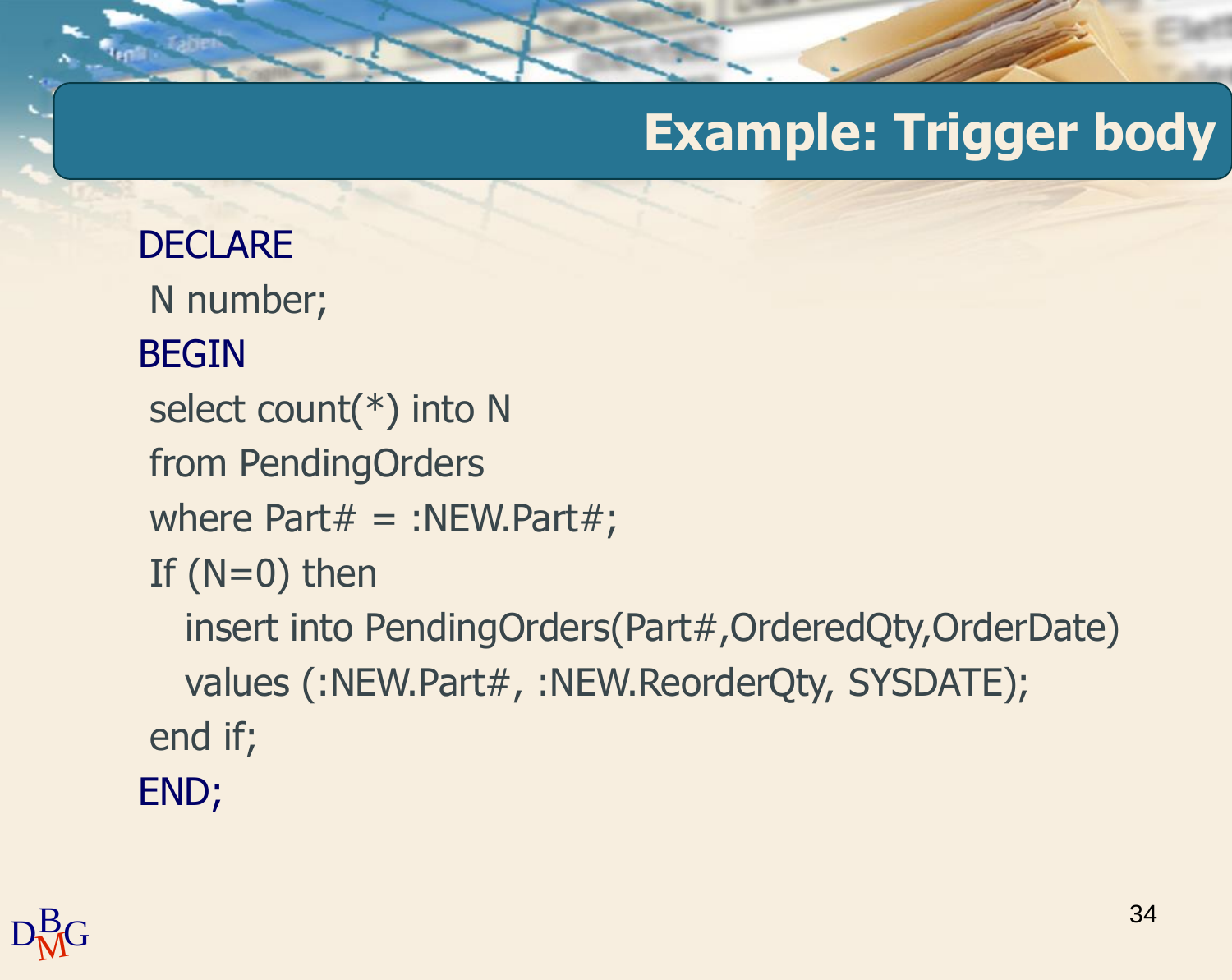## **Complete trigger example**

35

 $D_{\rm MG}^{\rm B}$  END; CREATE TRIGGER Reorder AFTER UPDATE OF QtyOnHand OR INSERT ON Inventory FOR EACH ROW WHEN (NEW.QtyOnHand < NEW. ThresholdQty) **DECLARE** N number; BEGIN select count(\*) into N from PendingOrders where Part $#$  = :NEW.Part $#$ ; If  $(N=0)$  then insert into PendingOrders(Part#,OrderedQty,OrderDate) values (:NEW.Part#, :NEW.ReorderQty, SYSDATE); end if; END;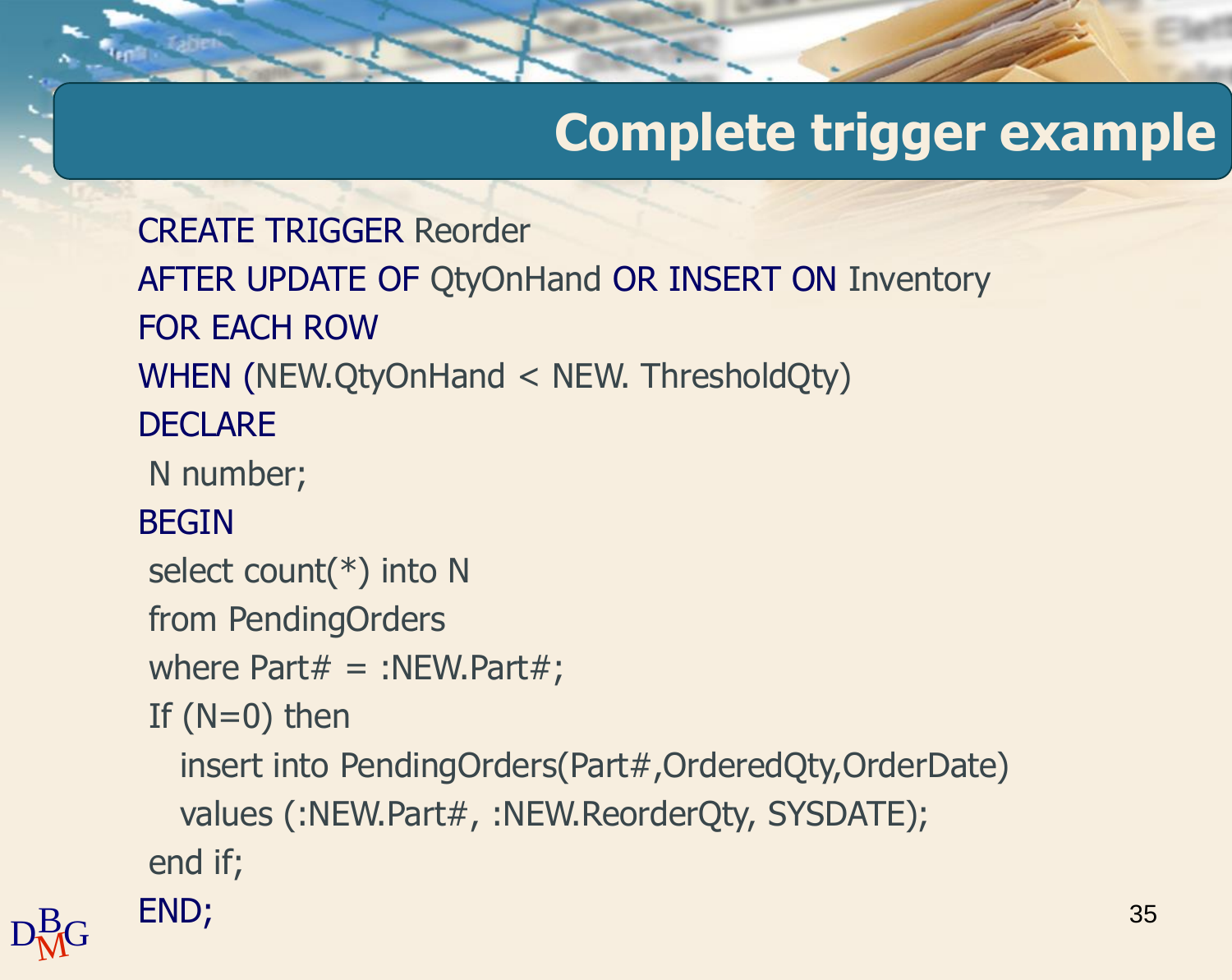

**Database Management Systems**

### **Triggers for materialized view maintenance**

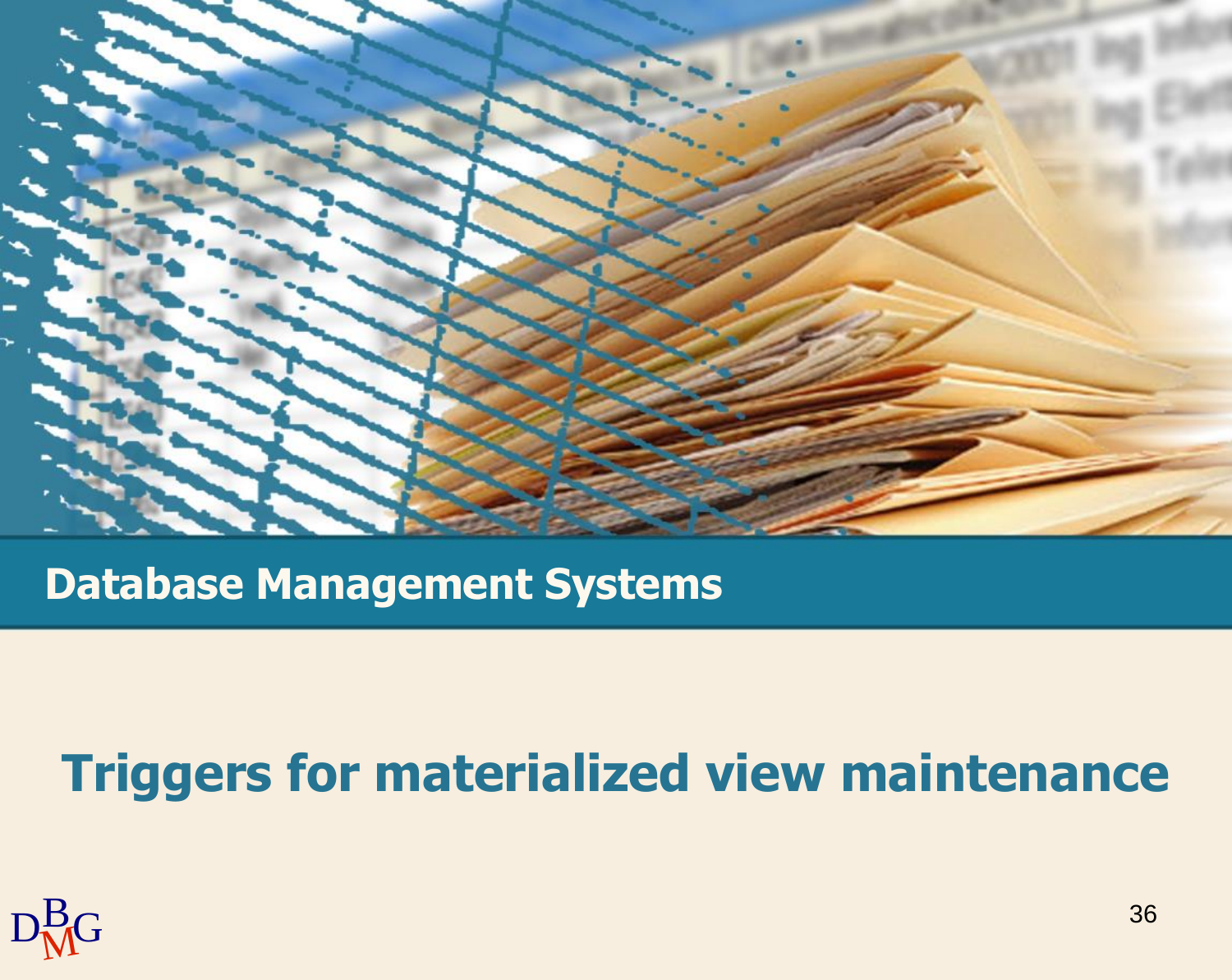## **Triggers for materialized view maintenance**

 $\Sigma$  Materialized views are queries persistently stored in the database

- **•** provide increased performance
- **contain redundant information** 
	- e.g., aggregate computations

 $\Sigma$  Triggers are exploited to maintain redundant data

• Propagate data modifications on tables to materialized view

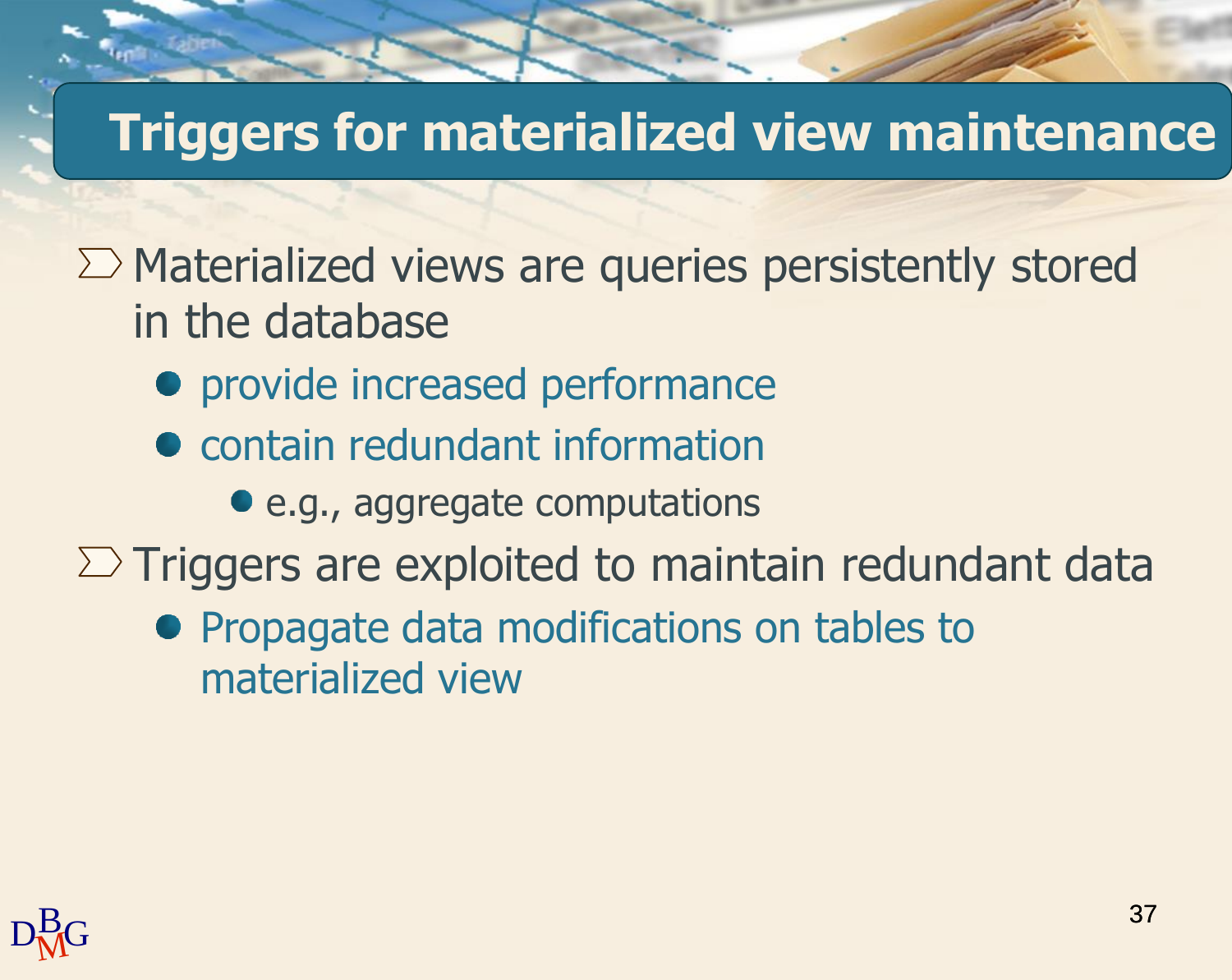### $\sum$  Tables

- Student S (SId, SName, DCId)
- Degree course DC (DCId, DCName)
- $\sum$  Materialized view
	- Enrolled students ES (DCId, TotalStudents)
		- For each degree course, TotalStudents counts the total number of enrolled students
		- Defined by query

SELECT DCId, COUNT(\*) FROM S GROUP BY DCId;

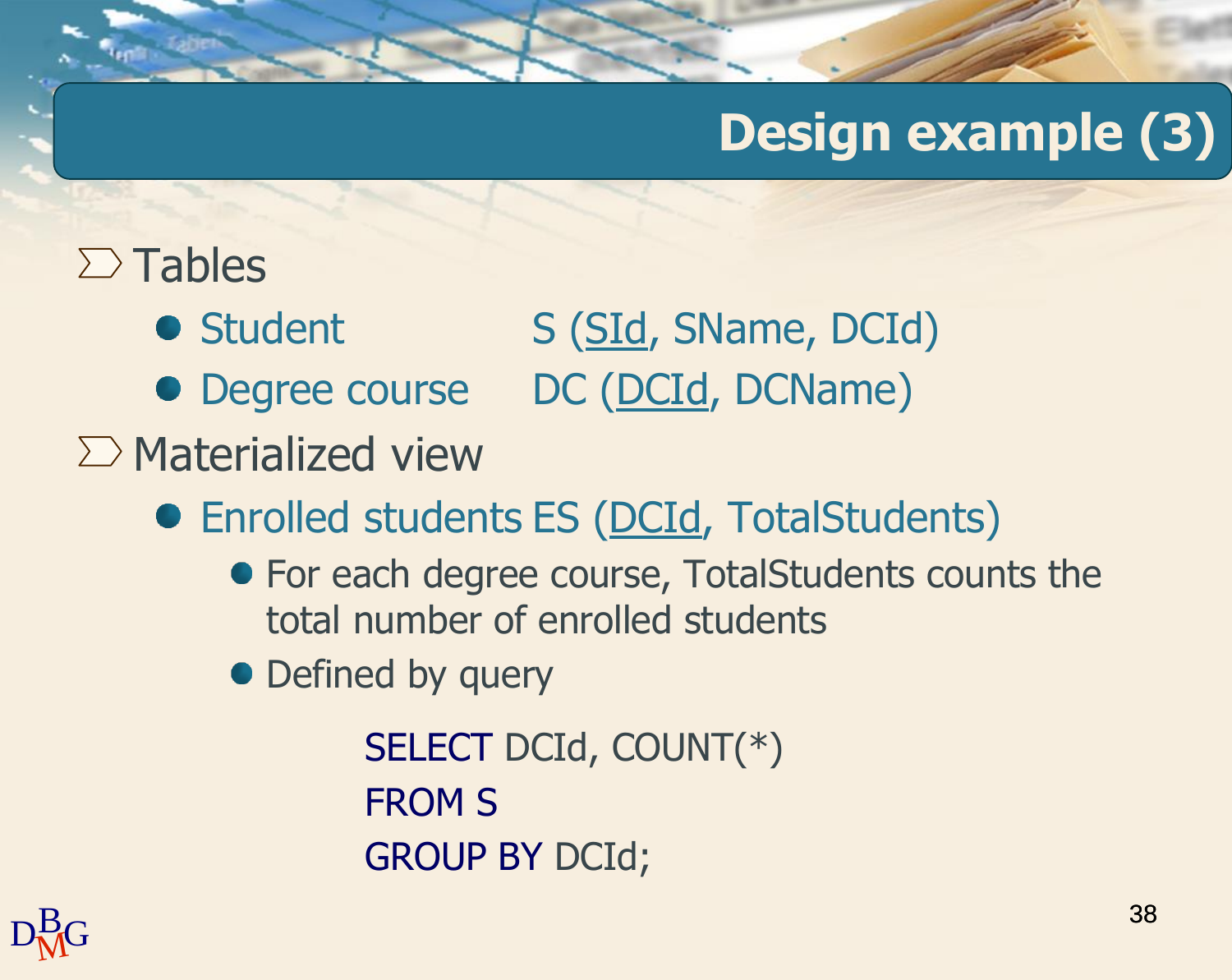### $\sum$  Tables

- Student S (SId, SName, DCId)
- Degree course DC (DCId, DCName)
- $\sum$  Materialized view
	- Enrolled students ES (DCId, TotalStudents)
		- For each degree course, TotalStudents counts the total number of enrolled students
	- A new degree course is inserted in materialized view ES when the first student is enrolled in it
	- A degree course is deleted from ES when the last student quits it

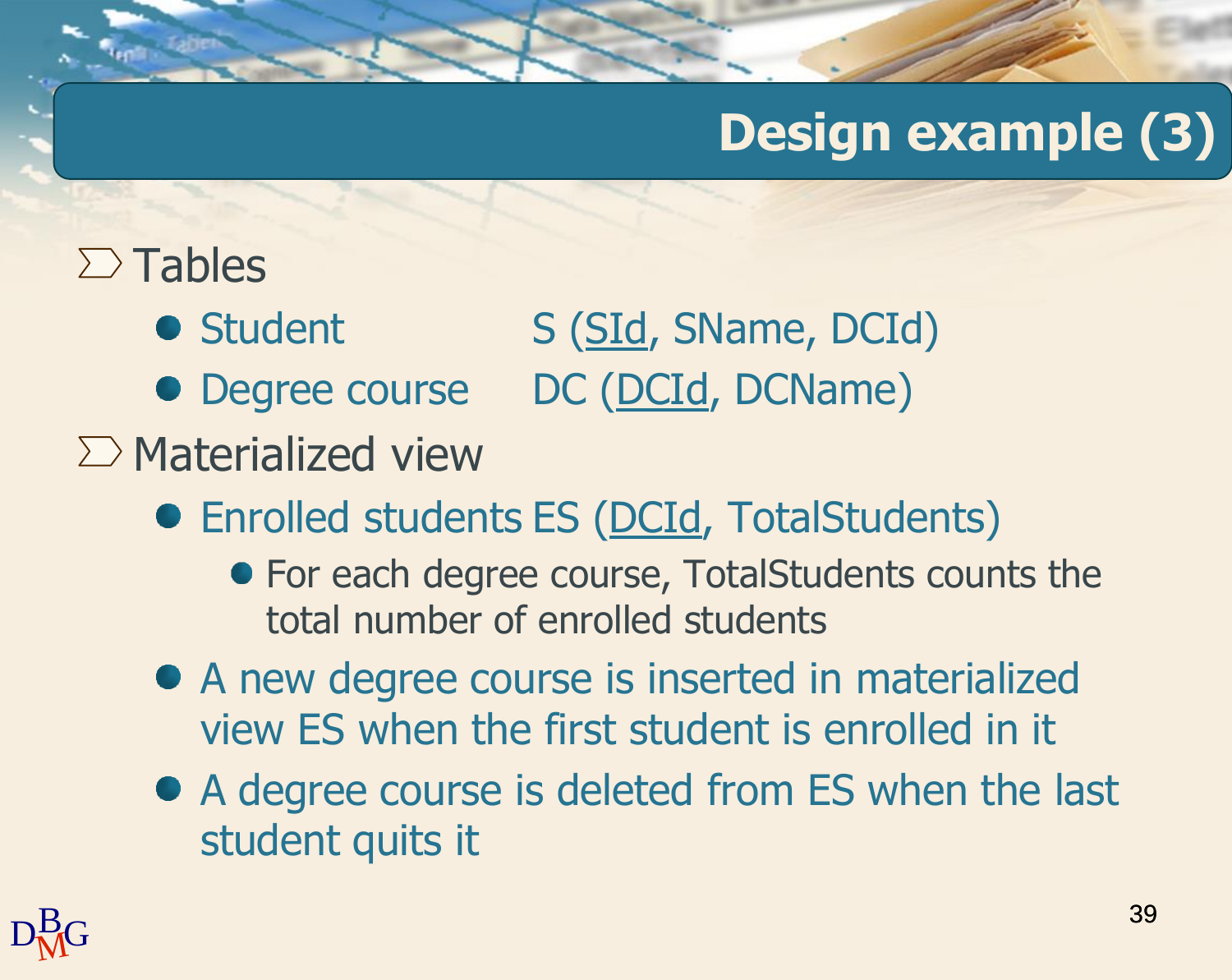#### $\sum$  Database schema

S (SId, SName, DCId) DC (DCId, DCName) ES (DCId, TotalStudents)

- $\Sigma$  Propagate modifications on table S to materialized view (table) ES
	- Inserting new tuples into S
	- Deleting tuples from S
	- Updating the DCId attribute in one or more tuples of S

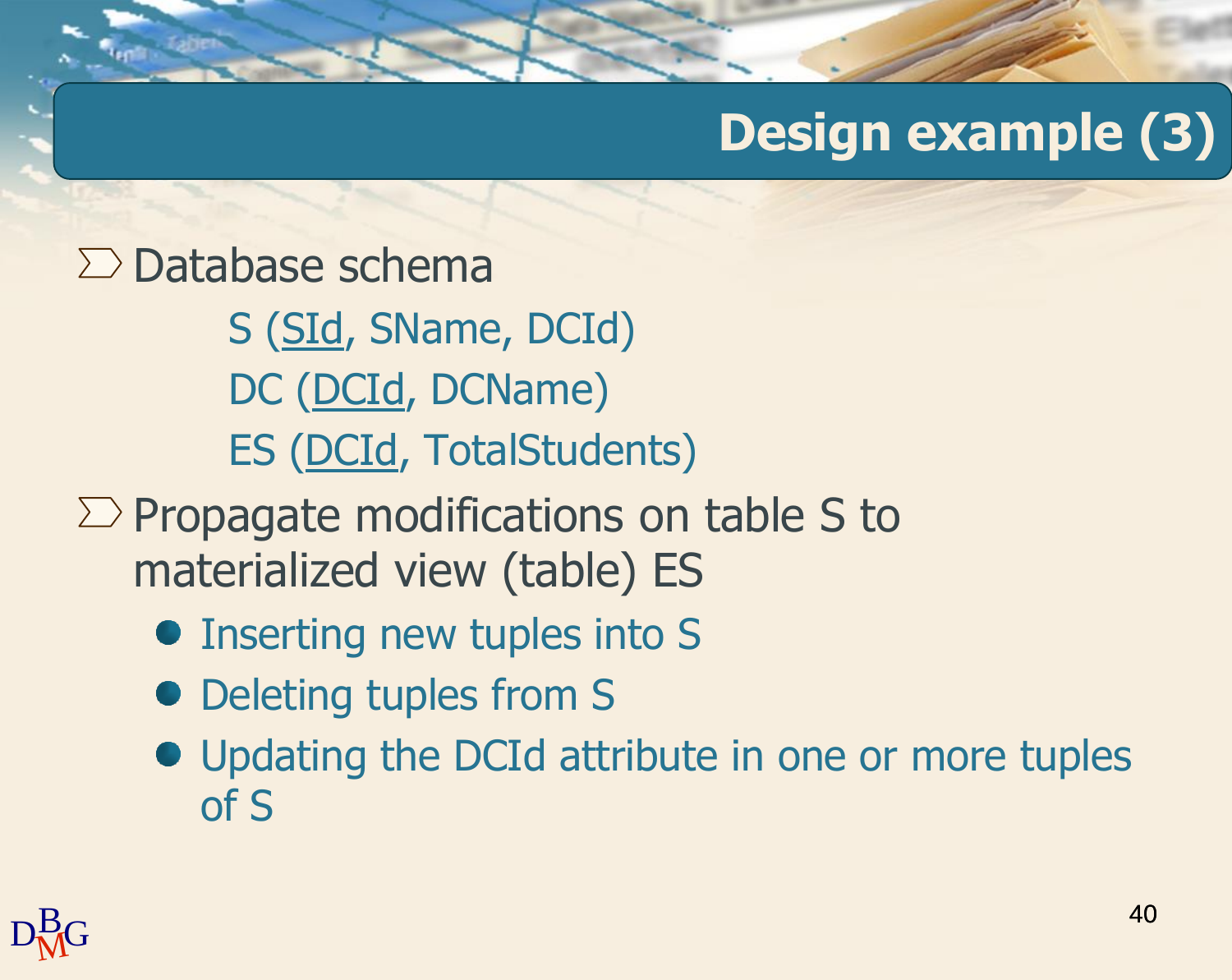$\Sigma$  Design three triggers to manage separately each data modification

- **Insert trigger, delete trigger, update trigger**
- All triggers share the same execution semantics
- $\sum$  Execution semantics
	- after the modification takes place
		- Table ES is updated after table S has been modified
	- row level
		- Separate execution for each tuple of table S
			- significantly simpler to implement

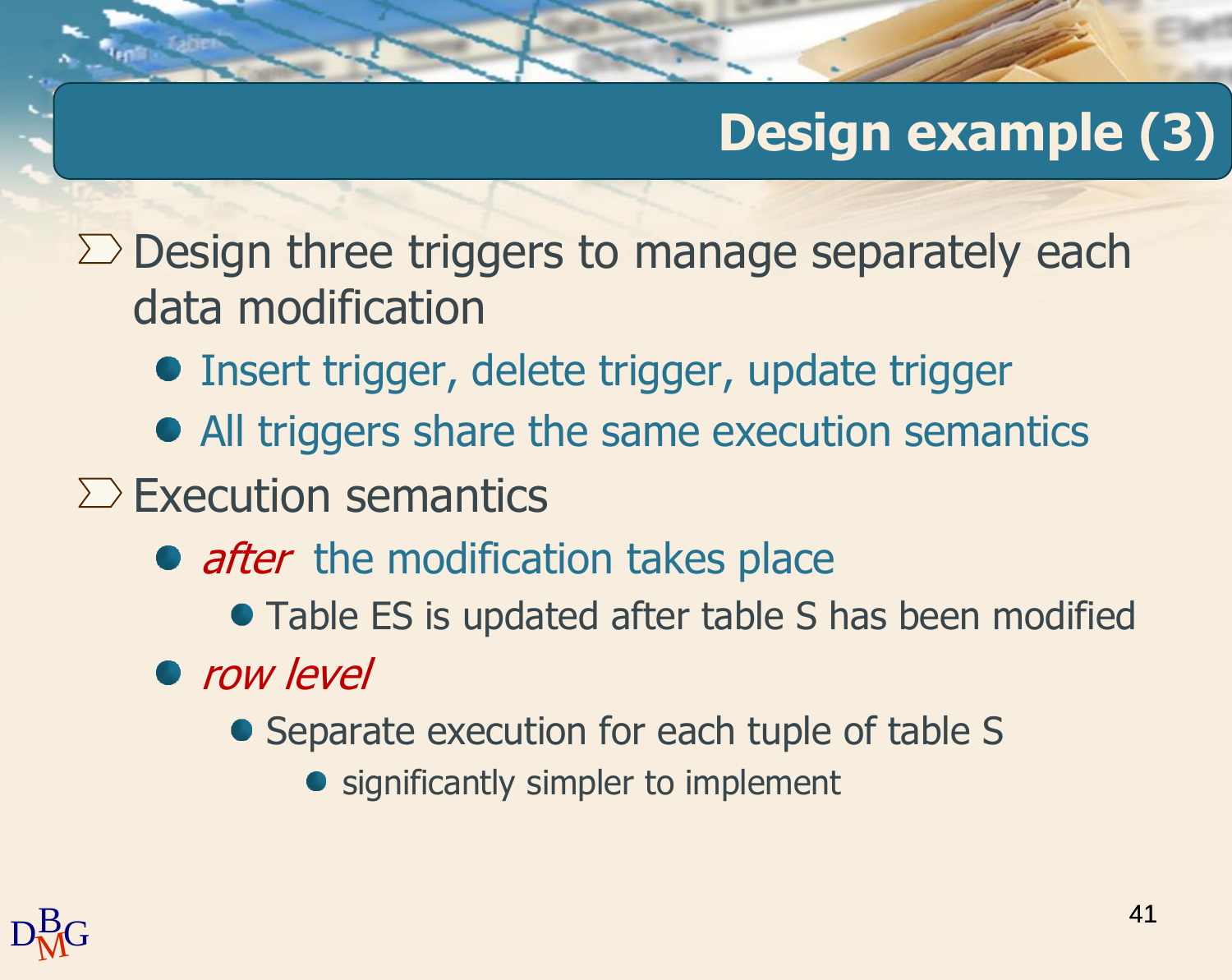#### $\Sigma$  Event

- **•** insert on S
- $\sum$  No condition
	- It is always executed
- $\sum$  Action
	- if table ES contains the DCId in which the student is enrolled
		- increment TotalStudents
	- otherwise
		- add a new tuple in table ES for the degree course, with TotalStudents set to 1

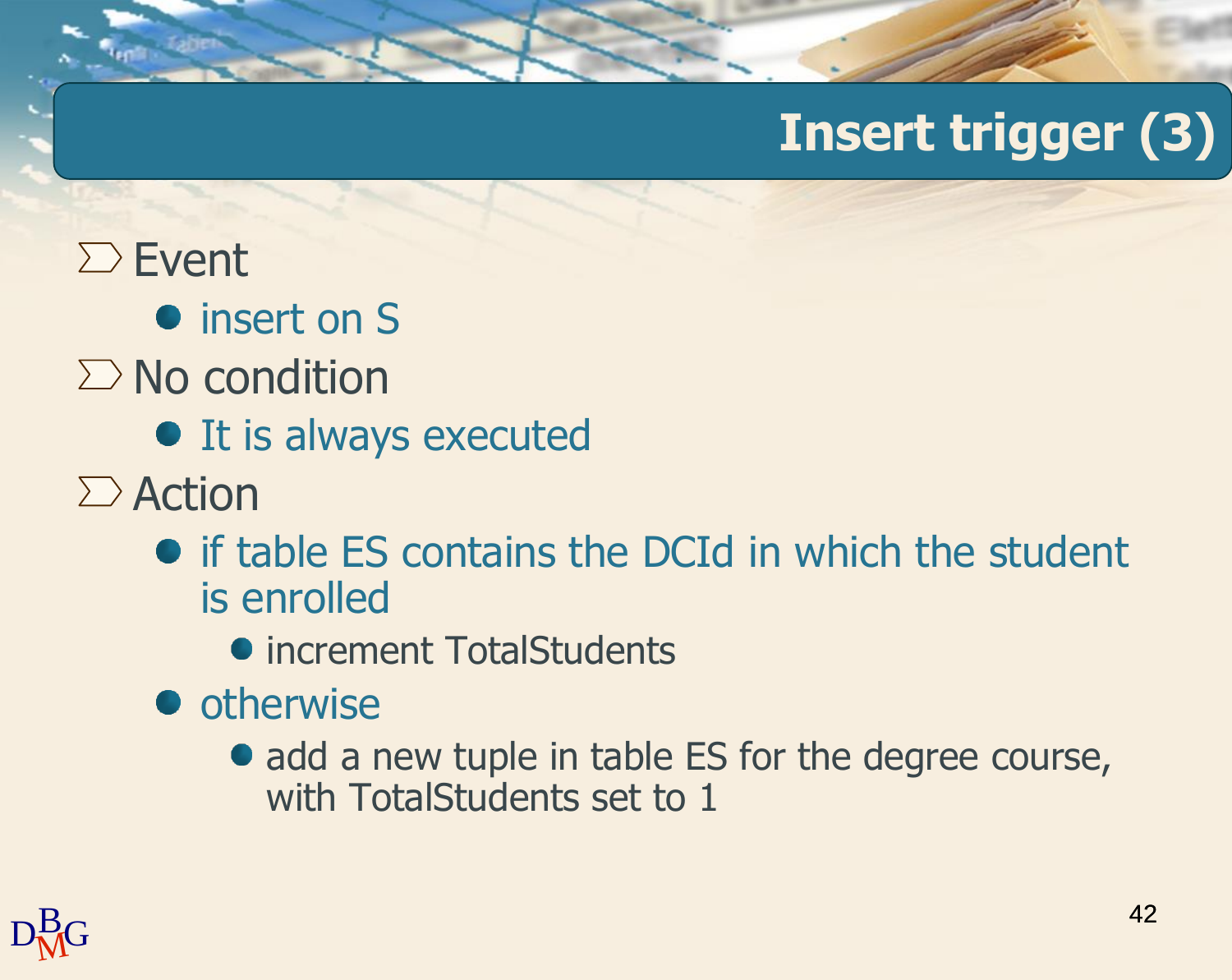CREATE TRIGGER InsertNewStudent AFTER INSERT ON S FOR EACH ROW DECLARE N number;

#### BEGIN

--- check if table ES contains the tuple for the degree course

- --- NEW.DCId in which the student enrolls -> COUNT the number of
- --- tuple and store the result into N

if  $(N \lt > 0)$  then

- --- the tuple for the NEW.DCId degree course is available in
- $-$ -- ES  $\rightarrow$  UPDATE ES

else

--- no tuple for the NEW.DCId degree course available in ES  $\leftarrow$   $\rightarrow$  INSERT INTO ES

end if;

43

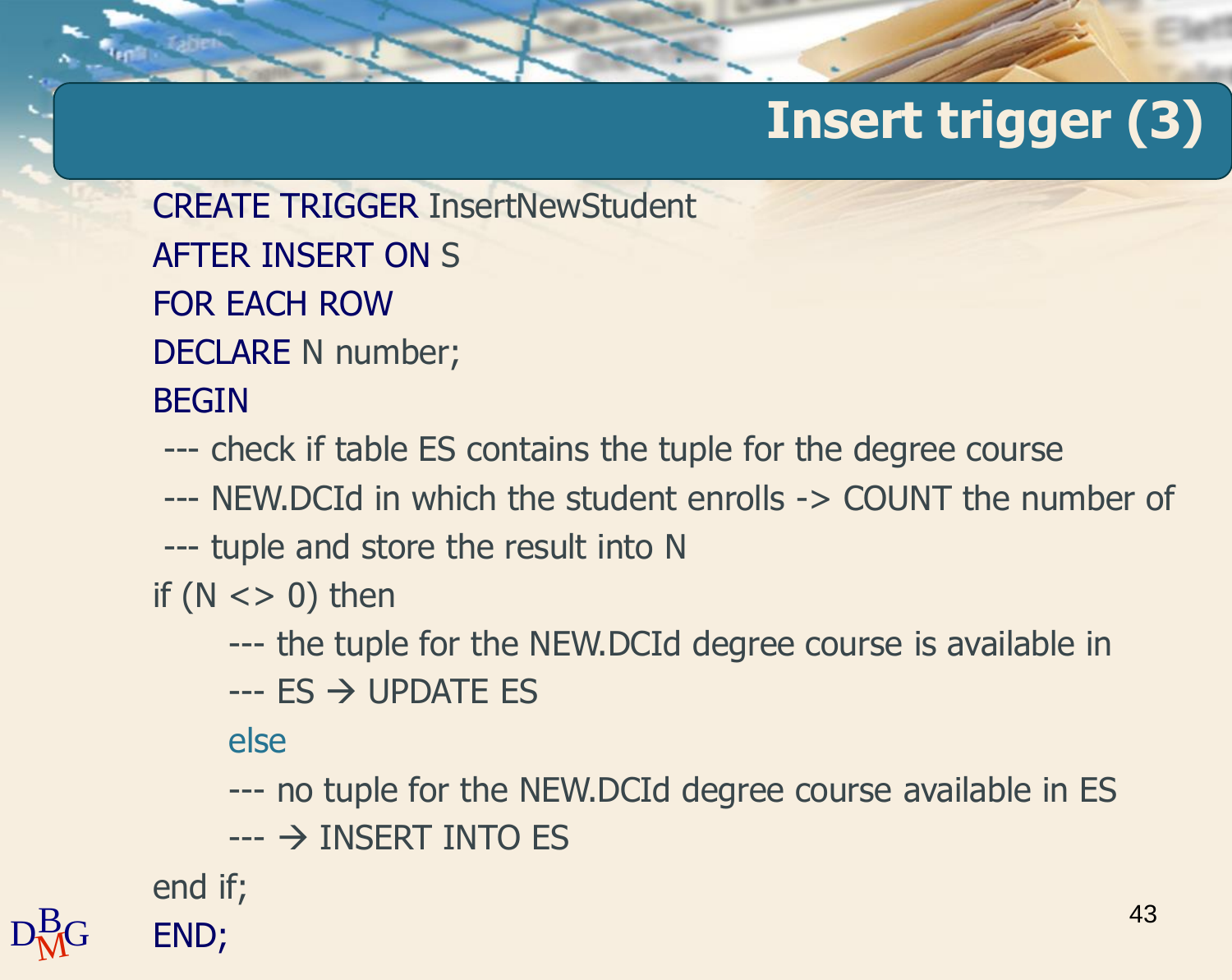CREATE TRIGGER InsertNewStudent AFTER INSERT ON S FOR EACH ROW **DECLARE** N number; BEGIN --- check if table ES contains the tuple for the degree --- course NEW.DCId in which the student enrolls select count(\*) into N from ES where  $DCd = :NEW. DCd;$ 

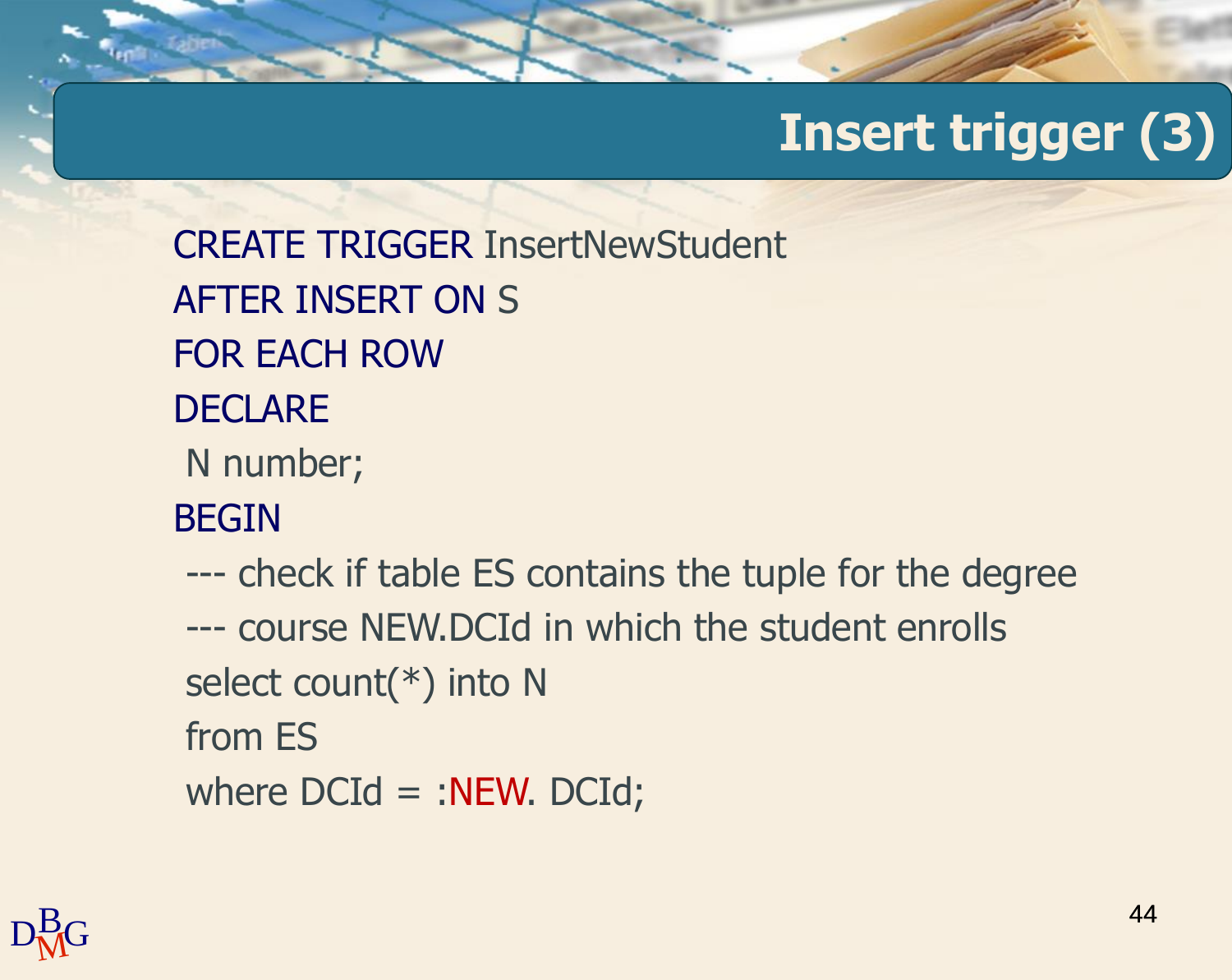```
if (N \lt > 0) then
   --- the tuple for the NEW.DCId degree course is
   --- available in ES
   update ES
   set TotalStudents = TotalStudents +1where DCd = :NEW.DCd;else
   --- no tuple for the NEW.DCId degree course is
   --- available in ES
   insert into ES (DCId, TotalStudents)
```
values (:NEW.DCId, 1);

end if;

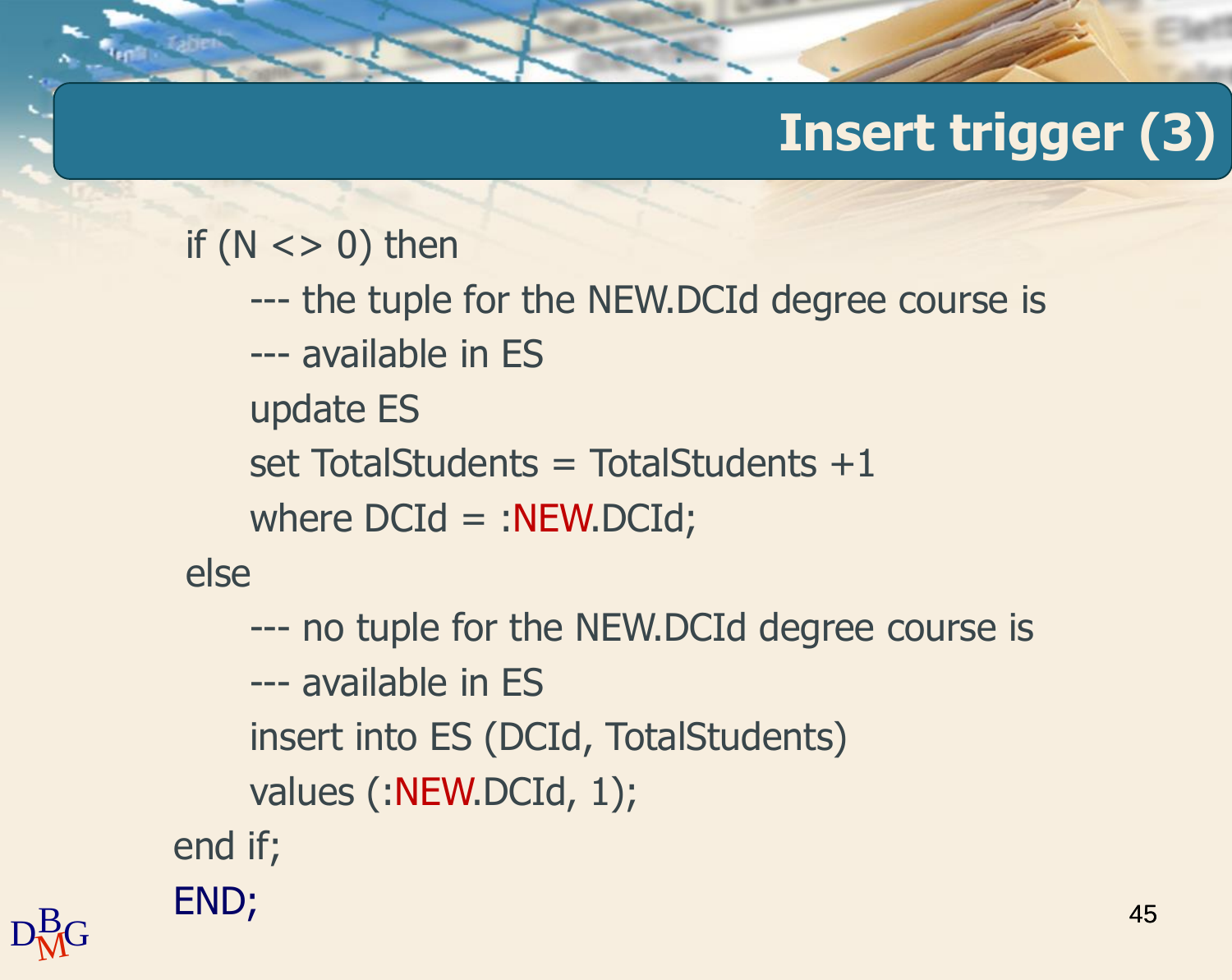#### $\Sigma$  Event

- delete from S
- $\Sigma$  No condition
	- **•** It is always executed
- $\sum$  Action
	- if the student was the only student enrolled in the degree course
		- delete the corresponding tuple from ES
	- otherwise
		- **decrement TotalStudents**

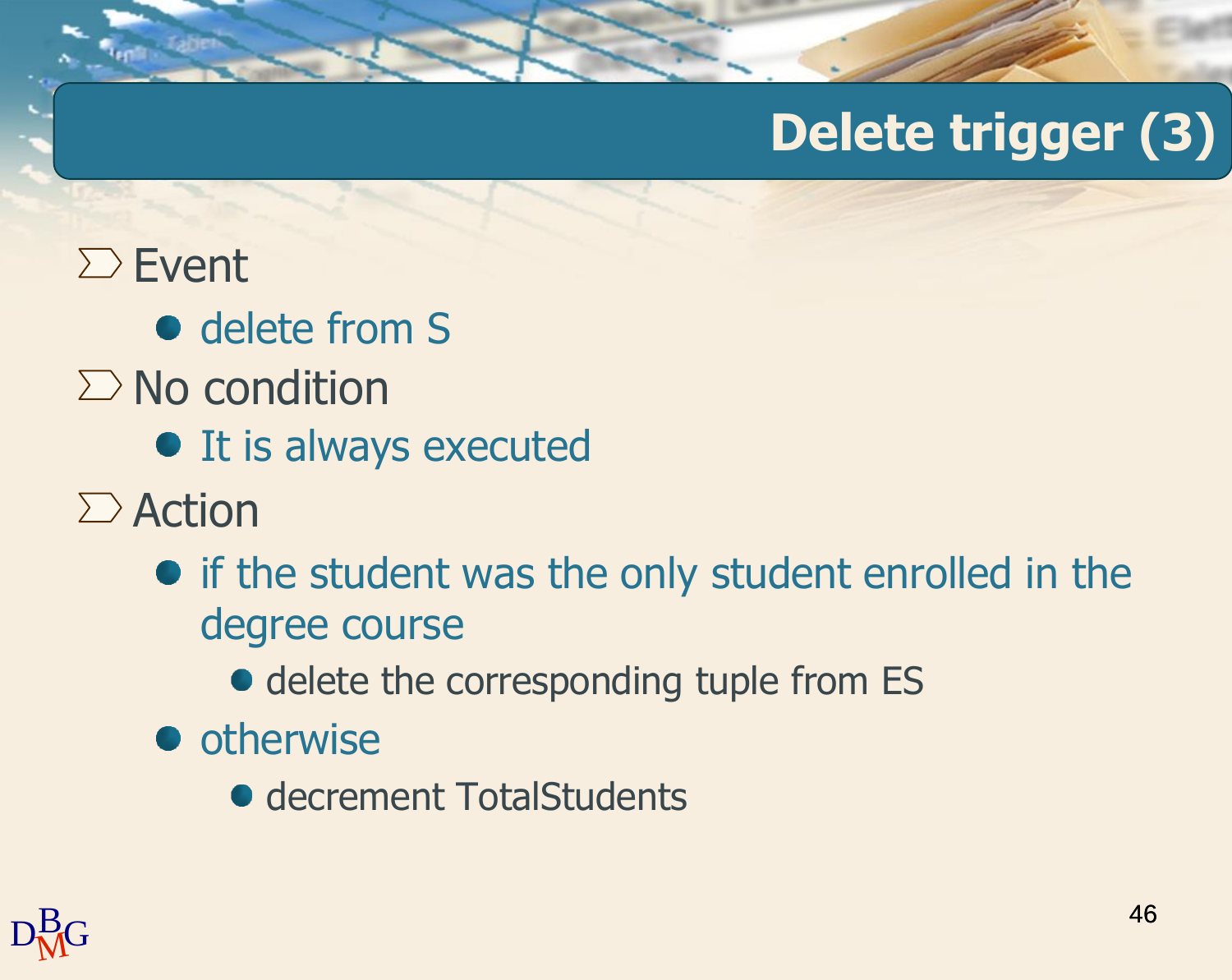CREATE TRIGGER DeleteStudent AFTER DELETE ON S FOR EACH ROW

#### **DECLARE**

N number;

#### BEGIN

--- read the number of students enrolled on the degree course

--- OLD.DCId and store it into N

if  $(N > 1)$  then

--- there are many enrolled students -> UPDATE ES

else

--- there is a single enrolled student -> DELETE the tuple FROM ES end if;

END;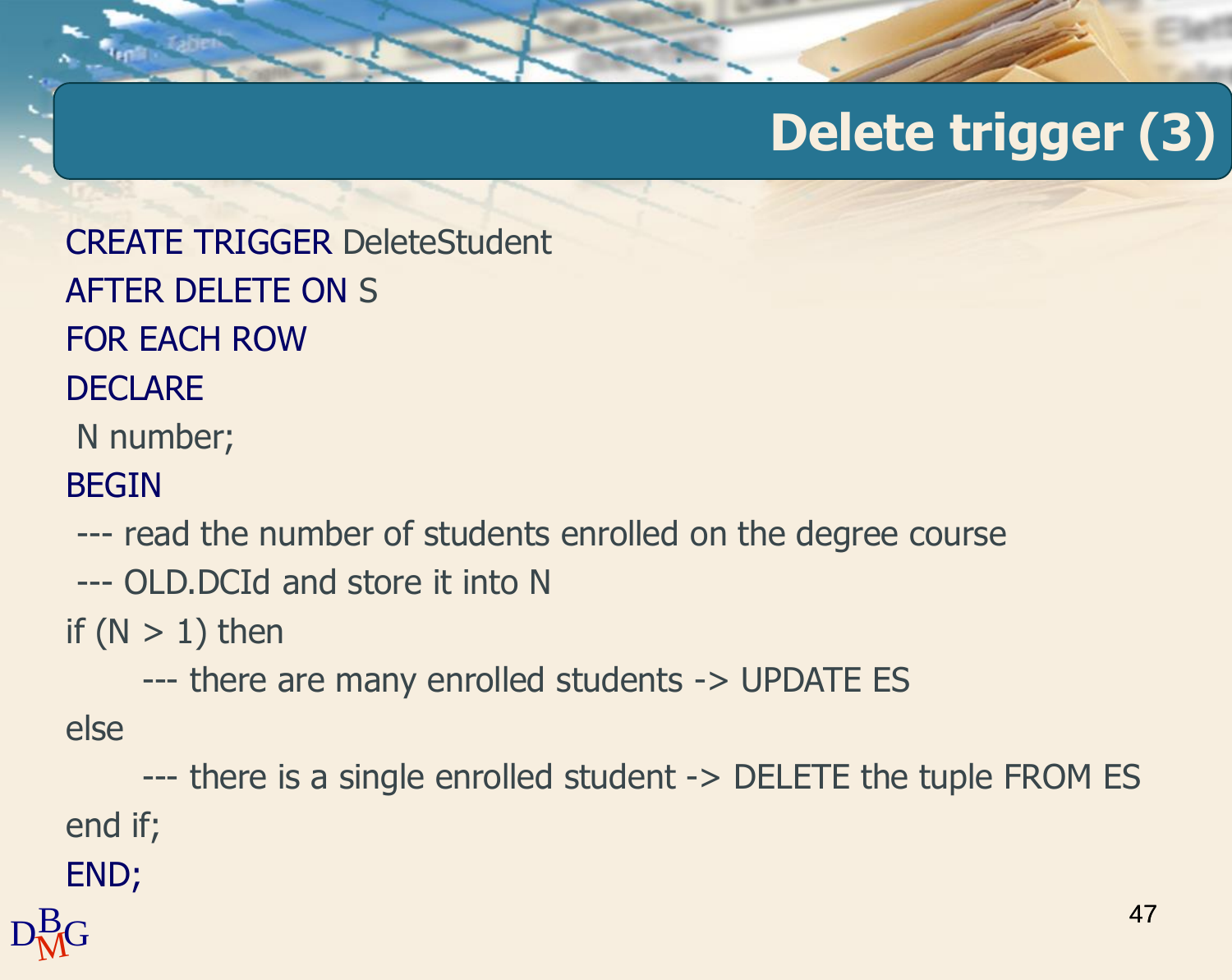CREATE TRIGGER DeleteStudent AFTER DELETE ON S FOR EACH ROW **DECLARE** N number; BEGIN --- read the number of students enrolled on --- the degree course OLD.DCId select TotalStudents into N from ES where DCId = : OLD.DCId;

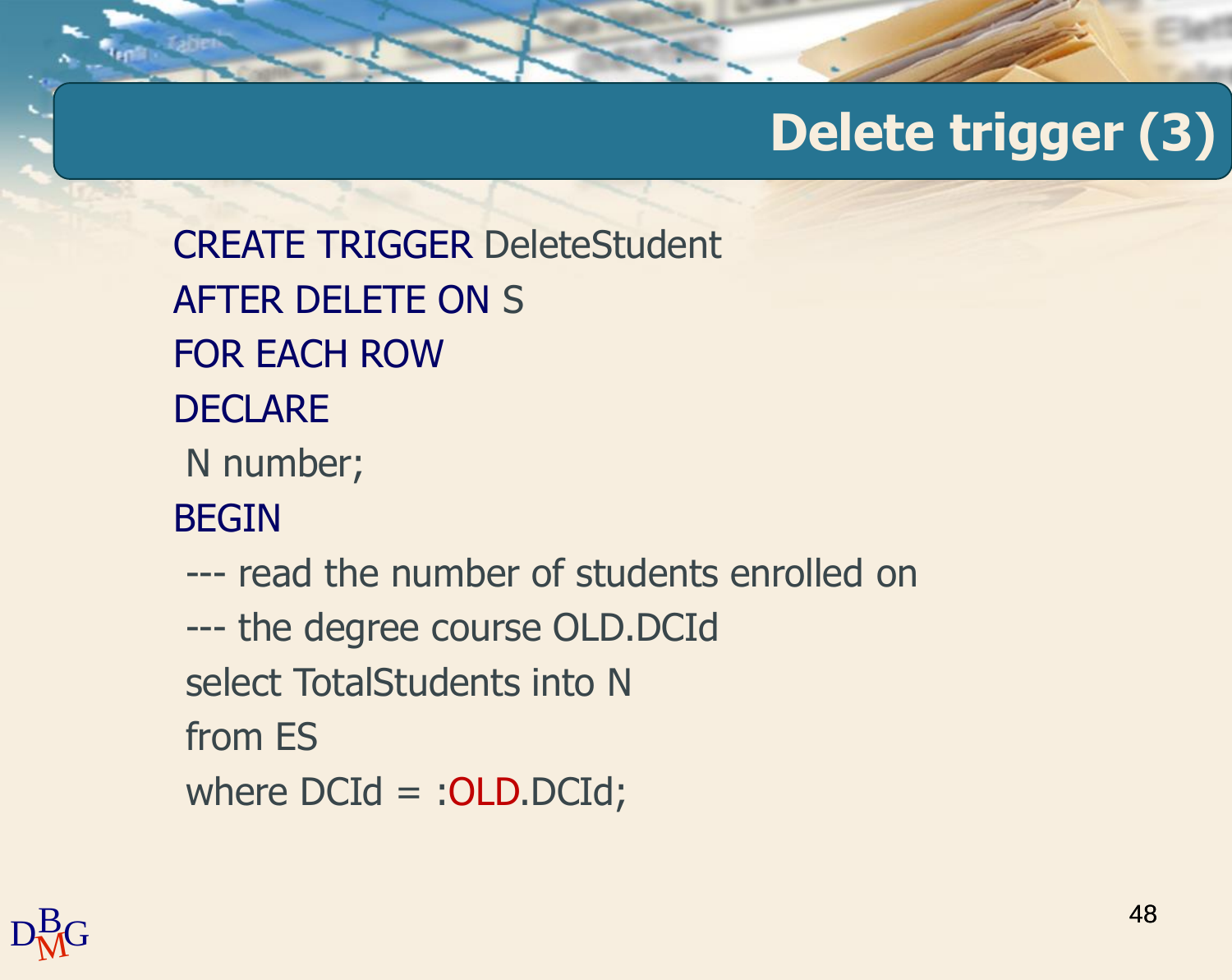```
if (N > 1) then
    --- there are many enrolled students
    update ES
    set TotalStudents = TotalStudents -1where DCd = :OLD.DCd;else
    --- there is a single enrolled student
    delete from ES
    where DCId = : OLD.DCId;
end if;
END;
```
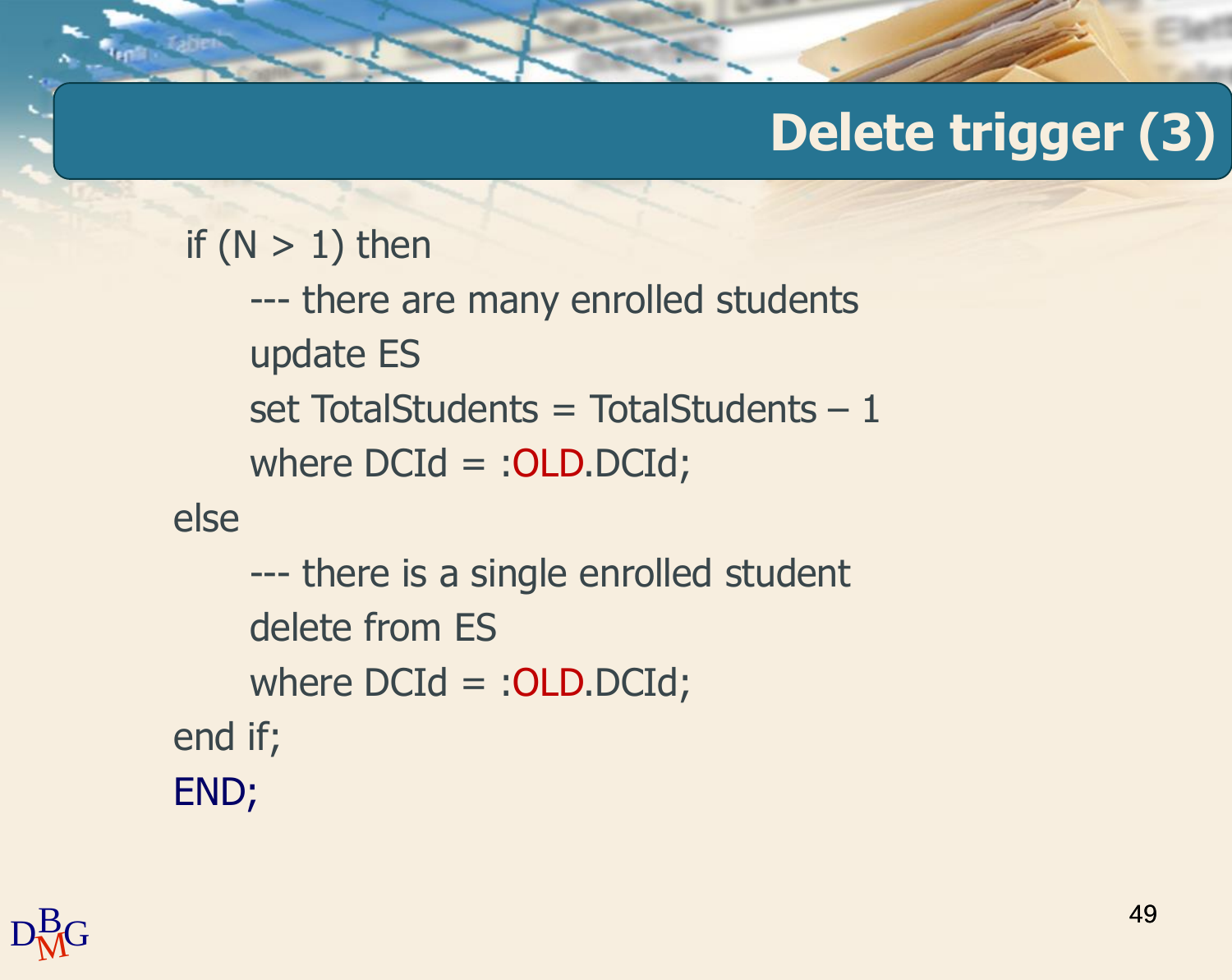### $\Sigma$  Event

- Update of DCId on S
- $\Sigma$  No condition
	- It is always executed
- $\sum$  Action
	- update table ES for the degree course where the student *was* enrolled
		- decrement TotalStudents, or delete tuple if last student
	- update table ES for the degree course where the student is currently enrolled
		- increment TotalStudents, or insert new tuple if first student

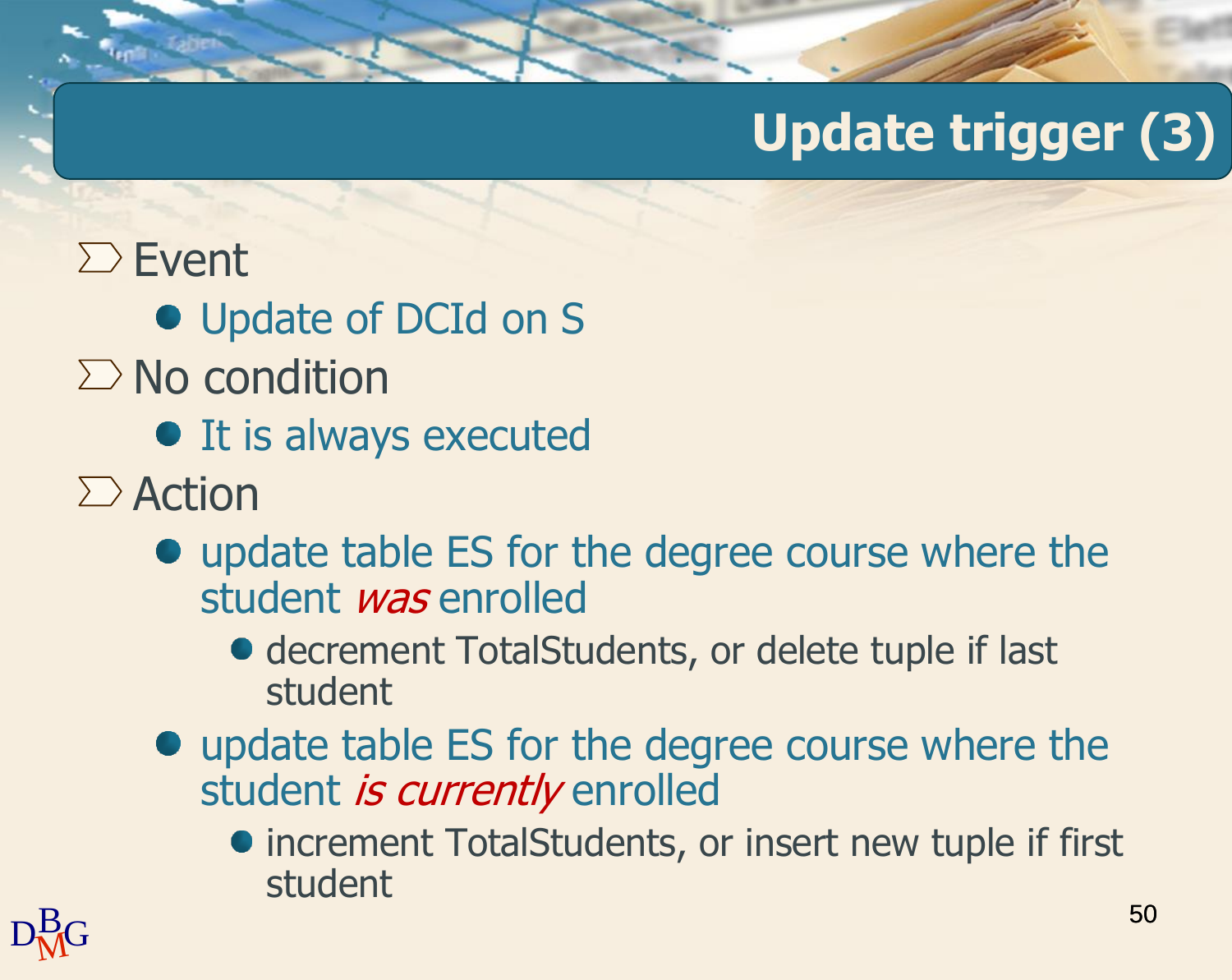CREATE TRIGGER UpdateDegreeCourse AFTER UPDATE OF DCId ON S FOR EACH ROW DECLARE N number; BEGIN --- read the number of students enrolled in --- degree course OLD.DCId select TotalStudents into N from ES where DCId = : OLD.DCId;

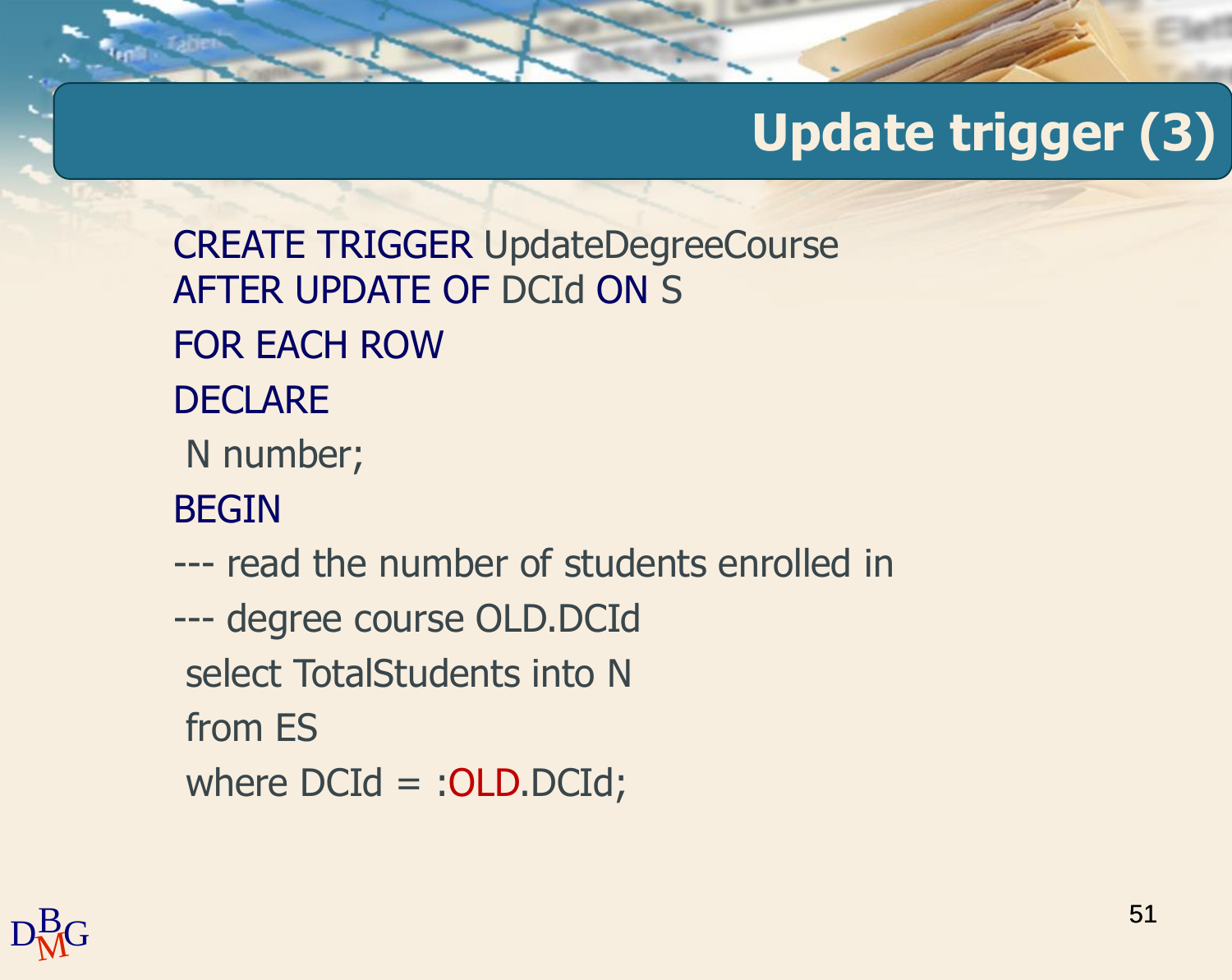```
if (N > 1) then
    --- there are many enrolled students
    update ES
    set TotalStudents = TotalStudents -1where DCd = :OLD.DCd;else
    --- there is a single enrolled student
    delete from ES
    where DCId = : OLD.DCId;
end if;
```
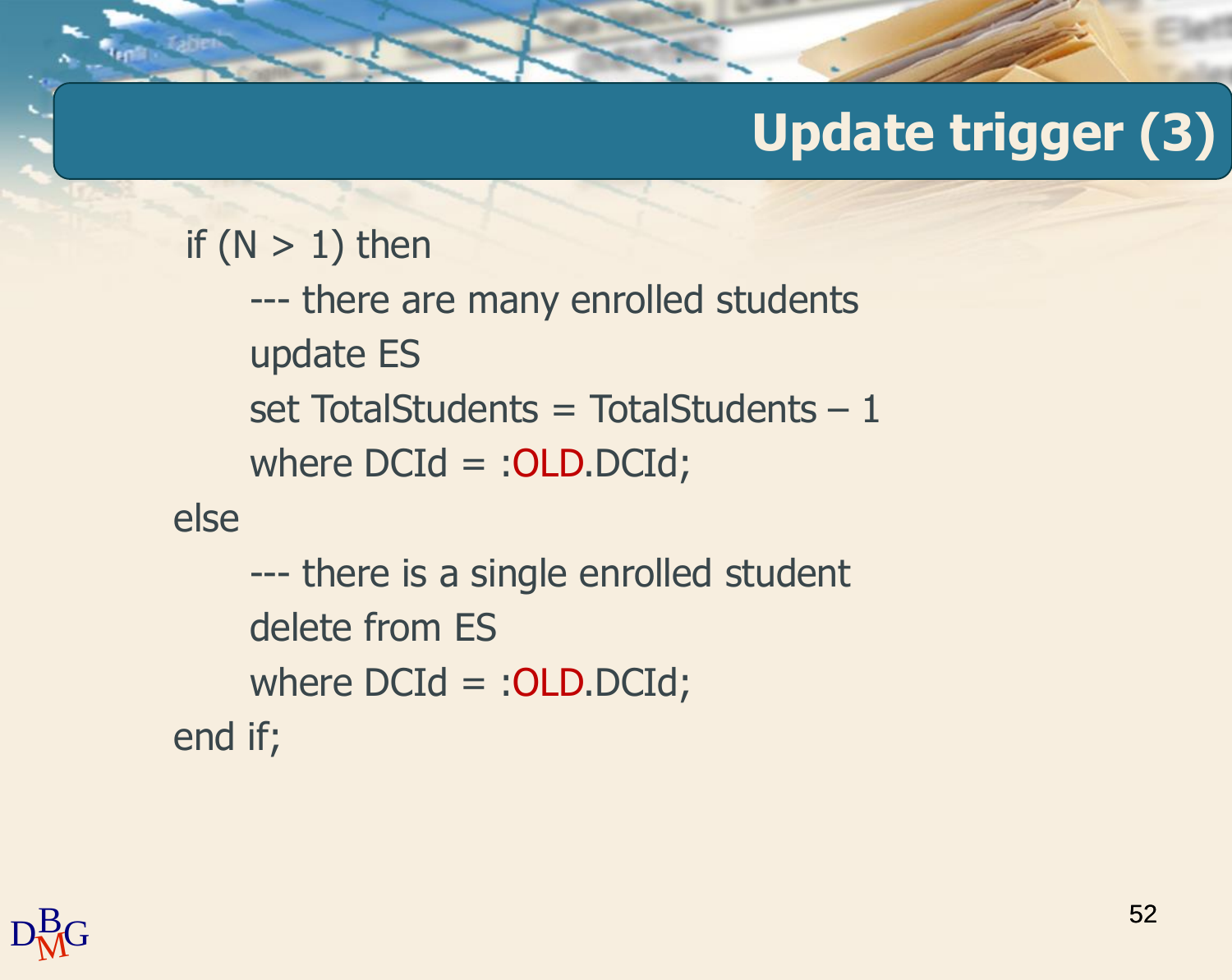--- check if table ES contains the tuple for the degree --- course NEW.DCId in which the student is enrolled select count(\*) into N from ES where  $DCd = :NEW. DCd;$